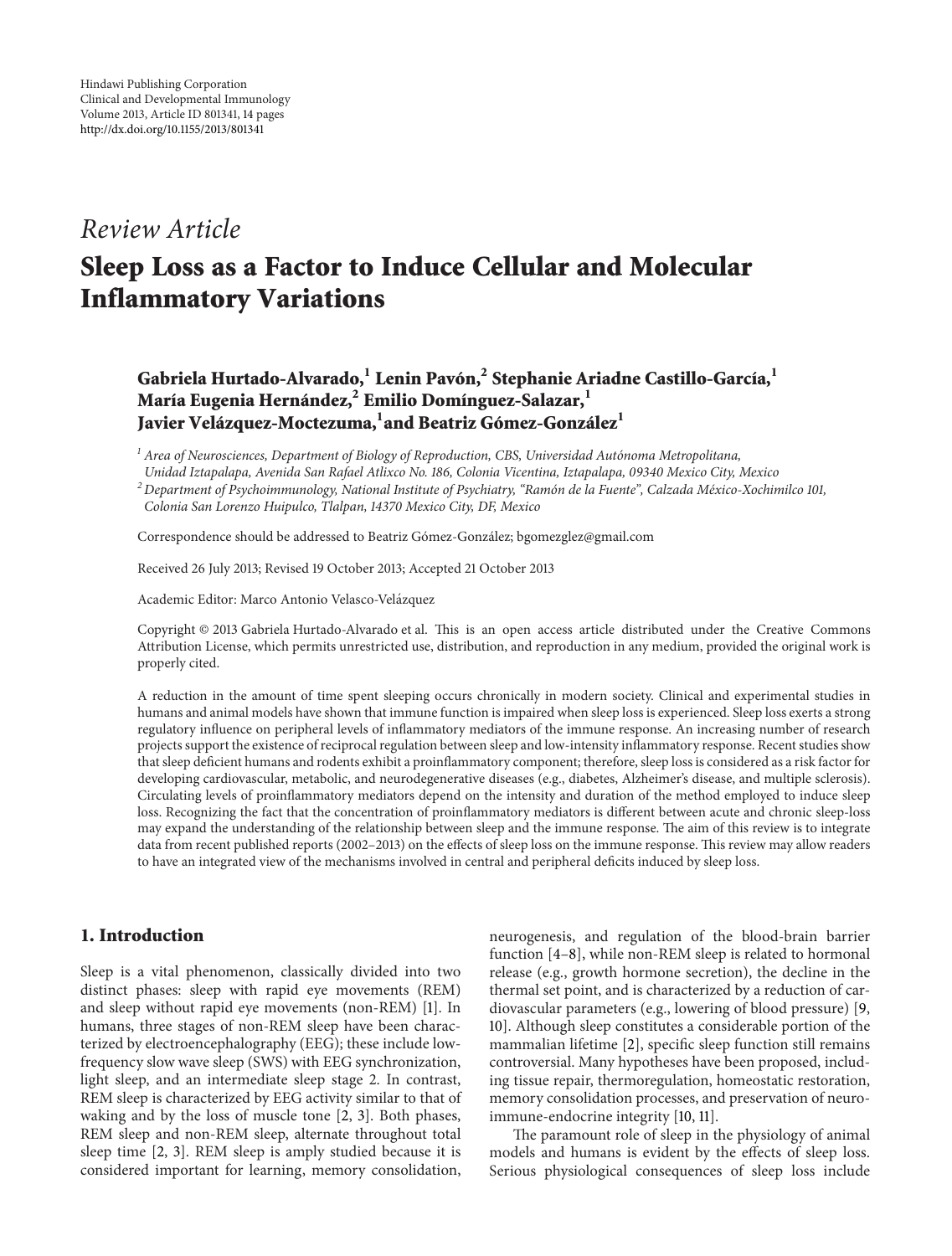emotional reactivity, cognitive dysfunction (deficits in learning, memory, and decision making), decreased neurogenesis, and metabolic disturbances that may result in the death of experimental animals [\[1,](#page-10-1) [7,](#page-10-9) [12](#page-10-10)[–14\]](#page-10-11). Sleep loss effects can be evaluated by several methodologies, including acute total or selective sleep deprivation and sleep restriction (also called partial sleep deprivation) or sleep fragmentation. In some cases, deprivation devices connected to the electroencephalograph have been used to selectively deprive a specific sleep phase. In humans, total sleep deprivation is common in individuals working more than 24 hours continuously, while sleep restriction is defined as diminution of time spent asleep. Sleep restriction is linked to lifestyle including longer work hours and shift-work and increased accessibility to media of all sorts, or medical conditions such as insomnia [\[15,](#page-10-12) [16\]](#page-10-13). Pathological conditions (e.g., obstructive sleep apnea (OSA), drug addiction) and aging have a common pattern of sleep fragmentation (also called sleep disruption) characterized by numerous awakenings despite normal time spent asleep [\[16\]](#page-10-13). Most of the current knowledge on the effects of sleep loss in humans comes from studies of total sleep deprivation applied for brief time periods or partial sleep deprivation (2-3 hours less than normal sleep time) for one night or even for chronic periods [\[15](#page-10-12), [16\]](#page-10-13). The majority of animal models used to study the physiological effects of sleep loss are based primarily on total sleep deprivation [\[16\]](#page-10-13). Although this method does not resemble human conditions, it still provides valuable information on sleep loss effects.

To study the relationship between sleep and the immune system, researchers have relied on two basic approaches; in the first approach, human volunteers or animals (mainly rodents) are subjected to the administration of immunestimulating substances (or pathogen administration in animals), and the effects of these manipulations on sleep are evaluated. In the second approach, human volunteers or animals are subjected to sleep loss protocols (sleep deprivation, sleep restriction, or sleep fragmentation) and immunological products such as cells and/or soluble mediators are measured. Here, we present a compilation of recent evidence about the effects of sleep loss on the immune system in both humans and rodents, under acute and chronic sleep loss. Additionally, we propose how sleep recovery might restore the normal balance between proinflammatory and anti-inflammatory molecules at the systemic level and how immune mediators might be in direct contact with the central nervous system via blood-brain barrier disruption, modifying neural activity and the possible pathway for neurological impairments.

#### **2. Sleep Loss as a Stressful Factor**

Sleep loss has been deemed a stressor [\[17,](#page-10-14) [18](#page-10-15)]; however, sleep and stress differ in the profile of circulating molecules and in their effects on the immune system. Stress is the response of the organism to any stimulus that alters the homeostasis [\[19](#page-10-16)]. The adverse stimuli generating stress, either physical or psychological, also vary in their temporal dimension. Acute stress occurs when stressors appear once and remain for a short period of time (some minutes or hours); while,

chronic stress occurs when stressors are repetitive and long lasting (appearing for weeks or months) [\[19\]](#page-10-16). Since the initial description of the phenomenon [\[20\]](#page-10-17), it has been shown that stressors induce activation of the hypothalamus-pituitaryadrenal (HPA) axis and of the sympathetic nervous system [\[19](#page-10-16), [21](#page-10-18)]. At the beginning of the stress response, there is a large sympathetic activation, followed by glucocorticoid release from the adrenal cortex. Over a prolonged stress period, the adrenaline response is rapidly habituated; however, glucocorticoids remain elevated only when stressors are unpredictable and uncontrollable. If the subject is capable of predicting the appearance of chronic stressors and has control over them, the glucocorticoid response also disappears [\[21](#page-10-18)].

Regarding the effect of stress on the immune system, it has been shown that acute stress has an immunostimulatory effect; adrenaline increases the circulating numbers of neutrophils, macrophages, natural killers, and lymphocytes, while glucocorticoids promote traffic of leukocytes to the skin, mucosal lining of the gastrointestinal and urinarygenital tracts, the lung, and liver, both in humans and in experimental animal models [\[22](#page-10-19)[–27](#page-11-0)]. Therefore, acute stress seems to prepare the immune system to cope with the damage induced by the noxious agent. On the contrary, chronic stress suppresses the immune function by modifying the levels of both proinflammatory (e.g., interleukin (IL)-6 and tumor necrosis factor (TNF)- $\alpha$ ) and anti-inflammatory cytokines (e.g., IL-10, IL-4) [\[28](#page-11-1)], by reducing the numbers and traffic of leukocytes [\[27](#page-11-0)], and by up-/downregulating T cell number and function [\[29\]](#page-11-2). Specifically, glucocorticoids act on antigen-presenting cells (APCs) and T helper  $1 (T_h 1)$ cells, inhibiting their production of IL-12, interferon (IFN)- $\alpha$ , IFN- $\beta$ , and TNF- $\alpha$ , but upregulating the production of antiinflammatory cytokines (IL-4, IL-10, and IL-13) by  $T_h$ 2 cells [\[30\]](#page-11-3).

Since the pioneer studies, sleep loss has been tightly linked to stress; in the first studies it was shown that sleep deprived animals had larger adrenals than their counterpart controls [\[1,](#page-10-1) [31\]](#page-11-4). In animal models, the classical methods for sleep deprivation consist of highly aversive environments (e.g., water surrounding small platforms); therefore, additional animals subjected to the aversive environment but without any sleep loss are constantly included as controls for the procedure. The measurement of circulating levels of glucocorticoids is the main stress index; nevertheless, depending on the intensity and duration of sleep loss, cortisol/corticosterone levels may increase [\[32](#page-11-5)[–35\]](#page-11-6), not change [\[33,](#page-11-7) [36](#page-11-8)], or even decrease [\[37](#page-11-9)] (see [Table 1\)](#page-2-0). It is known that the chronic increase in cortisol/corticosterone levels desensitize glucocorticoid receptors, promoting an altered control of the HPA axis [\[38](#page-11-10)]; this may explain the maintenance or even the decrease in glucocorticoid levels after sleep deprivation (e.g., >40 h in humans) [\[39](#page-11-11)] or chronic sleep restriction (e.g., 21 days in rats) [\[33\]](#page-11-7).

The role of glucocorticoids in sleep homeostasis has been carefully studied; glucocorticoid administration in both humans and animal models induces waking EEG activity (e.g., [\[42](#page-11-12), [43](#page-11-13)]); in addition, glucocorticoid administration decreases REM sleep and promotes SWS in humans [\[42](#page-11-12)] and decreases SWS and increases sleep latency in animal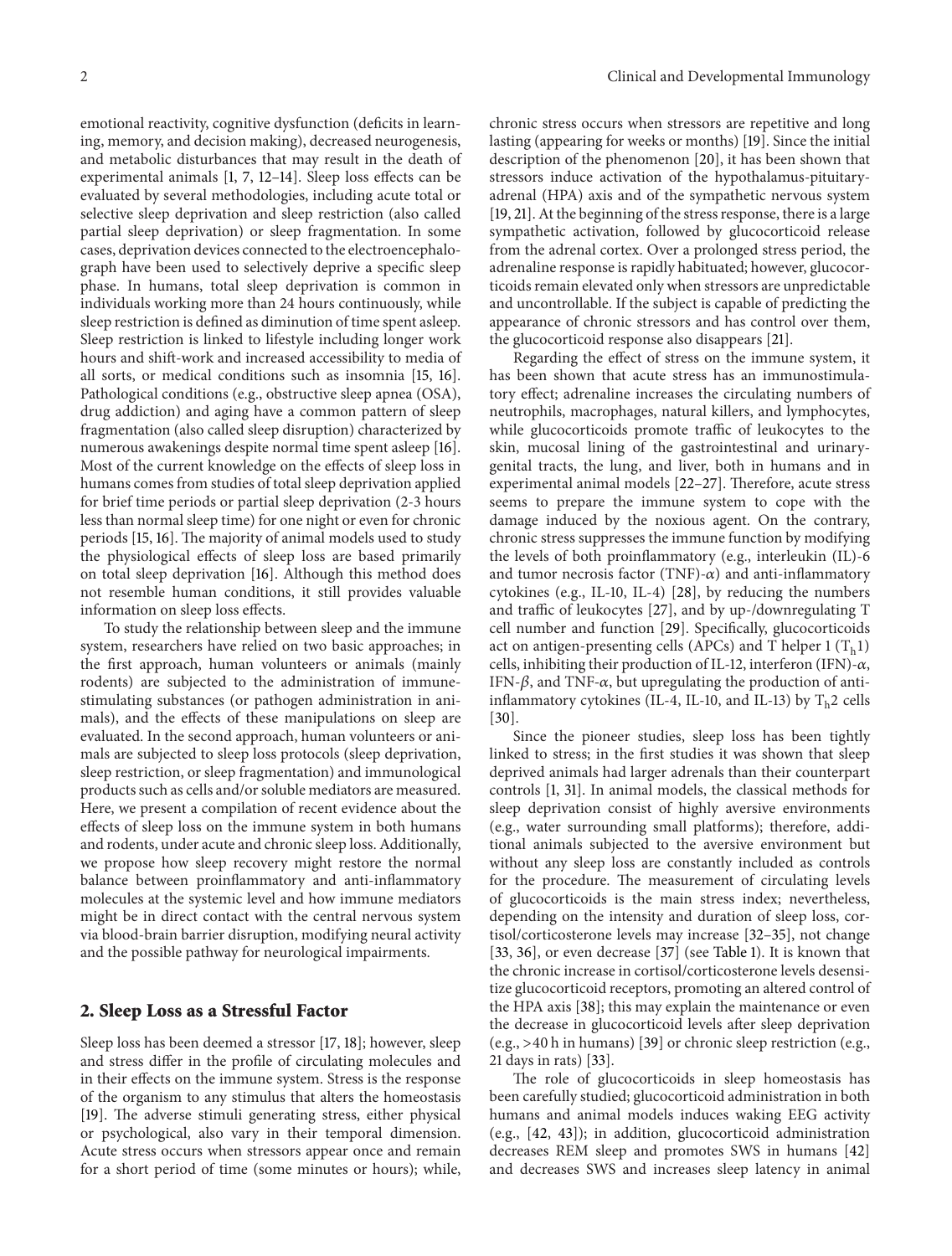| Human                          | Cortisol       | Reference |
|--------------------------------|----------------|-----------|
| TSD 1 night                    |                | $[34]$    |
| TSD 40 hours                   | $=$ or $\perp$ | $[40]$    |
| TSD 40 hours                   | $=$            | $[39]$    |
| SR 2 hours TIB/1 night         | $=$            | $[36]$    |
| SR 3 hours TIB/4 days          | J              | $[37]$    |
| SR 6 hours TIB/6 days          | $=$            | $[41]$    |
| Rodents                        | Costicosterone | Reference |
| RSD 72 hours                   |                | $[32]$    |
| RSD 96 hours                   |                | $[33]$    |
| RSR with 6 hours of SO/21 days | $=$            | $[33]$    |

<span id="page-2-0"></span>Table 1: Differential effect of sleep loss time upon glucocorticoid levels.

The table illustrates the differential effect of acute sleep deprivation and sleep restriction upon glucocorticoid levels. Representative samples present in this table were measured within the first four hours after wakefulness in humans or at the beginning of the light phase in rodents.

Abbreviations: TSD: total sleep deprivation; SR: sleep restriction; TIB: time in bed; RSD: REM sleep deprivation; SO: sleep opportunity; ↑: increase; =: not change; ↓: decrease*.*

models [\[42\]](#page-11-12). When they occur, increased corticosterone levels secondary to sleep deprivation are unnecessary for sleep recovery; in animal models, a large sleep rebound was observed after acute sleep deprivation, despite adrenalectomy [\[44](#page-11-17)]. Moreover, under chronic REM sleep deprivation in rats, where corticosterone levels are similar to basal levels [\[33\]](#page-11-7), a tendency to REM sleep rebound is also observed [\[45\]](#page-11-18).

In the vast majority of studied phenomena (e.g., studies of sleep loss effects on hippocampal neurogenesis), it has also been found that sleep loss effects are maintained even in animals subjected to adrenalectomy [\[46](#page-11-19)]. Additionally, chronic administration of an inhibitor of corticosterone secretion (metyrapone) in REM sleep deprived animals did not revert memory deficits; hence glucocorticoids are not responsible for the memory impairments associated to REM sleep loss [\[47\]](#page-11-20). These data show that sleep loss may cause more functional deficits than those caused by stress only. It is very likely that the effects of REM sleep deprivation on neural, endocrine, and immune systems accumulate throughout the experimental procedure without any opportunity to restore homeostasis by adequate sleep recovery. Notwithstanding, some authors still consider that sleep loss is a stressful event [\[18](#page-10-15)], while the vast majority of sleep researchers deem sleep deprivation and stress as independent events [\[42](#page-11-12)[–44](#page-11-17), [46](#page-11-19)[–48\]](#page-11-21).

#### **3. Sleep and the Immune Response**

It is well known that sleep loss makes an individual more susceptible to disease and, conversely, that sleep is important for recovery from illness. Specific immunological active peptides or neuroendocrine hormones influence the sleeping-waking brain, and sleep disturbances may affect inflammatory components. Cellular (macrophages, neutrophils, eosinophils, basophils, natural killer, and T and B lymphocytes) and molecular (proinflammatory cytokines and acute phase proteins) inflammatory components that act as mediators of the acute phase response in inflammatory diseases, additionally, play a role as modulators of metabolic functions that involve the central nervous system, including sleep.

*3.1. Effects of Inflammatory Components on Sleep.* Cytokines that affect sleep in both humans and laboratory animals include IL-1 $\alpha$ , IL-1 $\beta$ , IL-2, IL-4, IL-6, IL-8, IL-10, IL-13, IL-15, IL-18, TNF- $\alpha$ , TNF- $\beta$ , IFN- $\alpha$ , IFN- $\beta$ , IFN- $\gamma$ , and macrophage inhibitory protein (MIP)-1 $\beta$  (MIP-1 $\beta$ ) [\[49](#page-11-22)]. Immune signaling molecules such as cytokines are present in the healthy brain, where they interact with neurochemical systems (e.g., serotoninergic, cholinergic, and glutamatergic systems) [\[49](#page-11-22), [50](#page-11-23)] to regulate normal sleep. Particularly, IL- $1\alpha$ , IL-1 $\beta$ , and TNF- $\alpha$  have been widely investigated to state that they are involved in the regulation of physiological sleep. Signaling receptors for both IL-1 ( $\alpha$  and  $\beta$ ) and TNF- $\alpha$  are present in brain areas involved in sleep physiology including the hypothalamus, brainstem, hippocampus, and cerebral cortex [\[49](#page-11-22)]. The brain interacts with peripheral inflammatory mediators through the innervation of lymphoid tissues or the transport or action of these molecules on the bloodbrain barrier [\[51](#page-11-24)]. In addition, glial cells such as microglia and astroglia, as well as pericytes are capable of releasing proinflammatory mediators in response to peripheral signals (chemokines, acute phase proteins, nitric oxide, and adenosine) contributing to the action of inflammatory medi-ators upon neuronal function [\[52,](#page-11-25) [53\]](#page-11-26). Because IL-1 $\alpha$ , IL- $1\beta$ , and TNF- $\alpha$  are the most studied cytokines involved in sleep regulation, we focus mainly on these three cytokines; however, the role of IL-6 will also be reviewed because this proinflammatory cytokine is highly related to the interaction between sleep loss and the immune response.

*3.1.1. Effect of Proinflammatory Cytokine on Sleep in Humans.* Interleukin-1 is a key mediator of the acute phase response in an infected host [\[54](#page-11-27)]. IL-1 $\alpha$  and IL-1 $\beta$  together with TNF- $\alpha$ have many physiological roles, such as in cognition, synaptic plasticity, and immune function. Both IL-1 $\beta$  and TNF- $\alpha$  are also well-characterized as to their actions on sleep regulation [\[55](#page-11-28)]. For instance, IL-1 $\beta$  is a potent enhancer of non-REM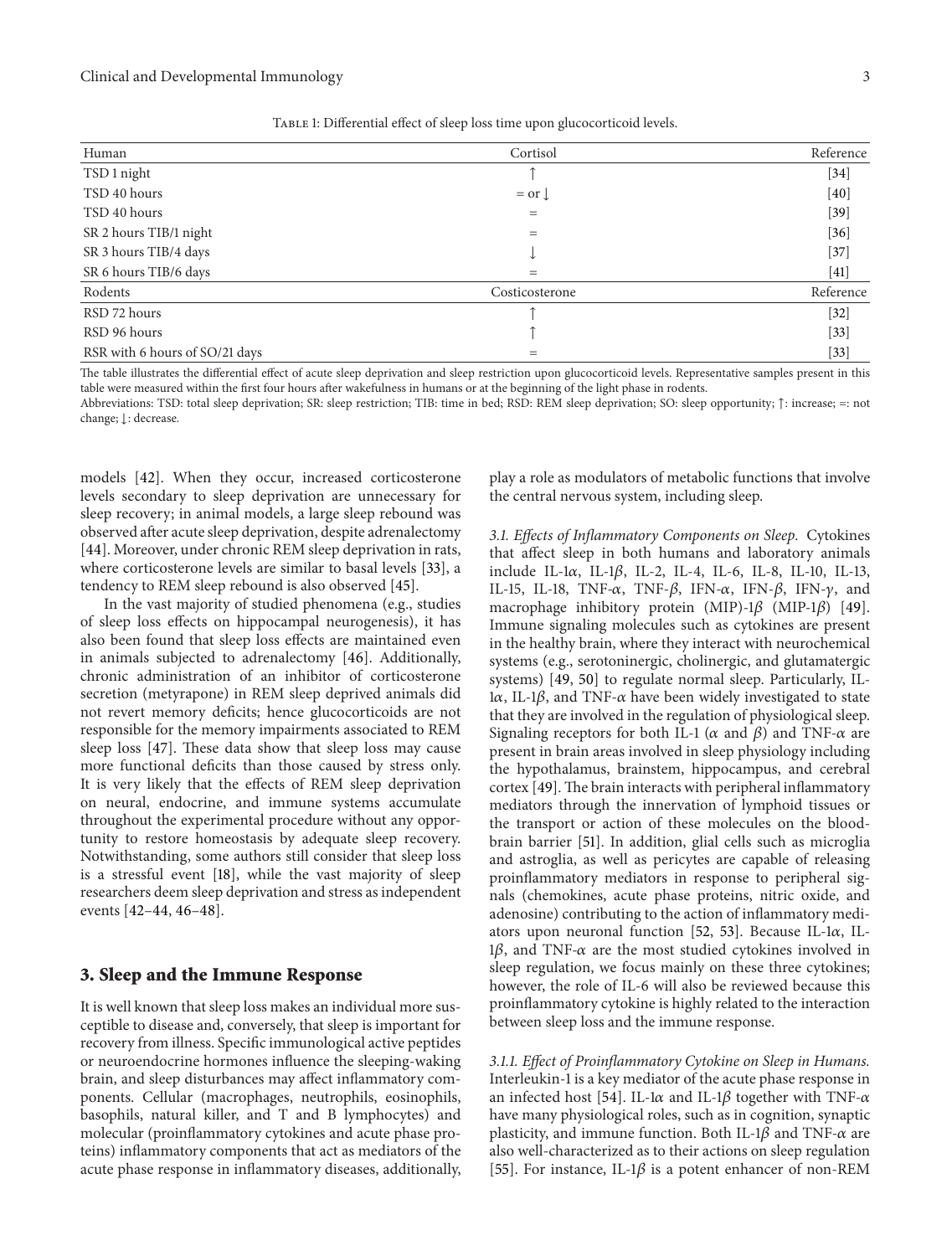sleep that induces symptoms associated with sleep loss such as sleepiness, fatigue, and poor cognition [\[56](#page-11-29)].

Under pathological conditions (e.g., cancer, multiple sclerosis) cytokine administration is used as a treatment [\[57](#page-11-30), [58](#page-11-31)] and sleep patterns are altered [\[59](#page-11-32), [60](#page-12-0)]; in patients with multiple sclerosis numerous sleep pathologies (e.g., insomnia, hypersomnia, circadian rhythm sleep disorders, and movement- and breathing-related sleep disorders) have been described [\[59](#page-11-32)], while in cancer patients complaints about sleep fragmentation and insomnia are frequent [\[60\]](#page-12-0). Although sleep disturbances are frequently reported in autoimmune pathologies and mood disorders with an inflammatory component [\[59](#page-11-32)[–61](#page-12-1)], the aetiology of sleep alterations remains unclear. To cite a few instances, it has been reported that autoimmune diseases that exhibit autoantibodies against neuronal voltage-gated potassium channel (VGKC) complexes such as limbic encephalitis or Morvan syndrome present sleep disturbances like insomnia, REM sleep behavior disorder, hypersomnia, and somniloquy [\[62](#page-12-2), [63\]](#page-12-3). Interestingly, immunotherapy in patients with autoimmune diseases promotes significant sleep improvement in 80% of patients [\[62\]](#page-12-2). Also, infections with a proinflammatory component induce sleep disorders, up to 70% of persons living with human immunodeficiency virus (HIV) experience sleep disturbances including insomnia and obstructive sleep apnoea (OSA) syndrome [\[64](#page-12-4)], and in people affected by leprosy the prevalence of restless leg syndrome is higher than the general population [\[65](#page-12-5)]. In the same way, inhibition of proinflammatory cytokine signalling has been proposed as a viable strategy for targeting sleep disturbances in patients with evidence of proinflammatory activity [\[66\]](#page-12-6). For instance, in alcohol-dependent males, inflammatory markers correlated with REM sleep increase [\[66](#page-12-6)], but the pharmacological neutralization of TNF- $\alpha$  by etanercept (a decoy receptor that binds to TNF- $\alpha$ ) reduced REM sleep until normal values [\[67](#page-12-7)]. In addition, both IL-1 ( $\alpha$  and  $\beta$ ) and TNF- $\alpha$  are present in a variety of clinical conditions involving sleep disorders, such as chronic insomnia and OSA (reviewed in [\[68\]](#page-12-8)).

*3.1.2. Effect of Proinflammatory Cytokines on Sleep in Animal Models.* It has been known for over 50 years that mammalian cerebrospinal fluid contains sleep-promoting substances that accumulate during wakefulness [\[10](#page-10-7)]. The common criteria to consider any substance a somnogenic molecule include (1) whether the substance injected enhances sleep, (2) whether sleep is reduced if the substance is inhibited, and (3) whether the substance is altered in pathological states associated with sleep disorders. All of these criteria have been met by IL-1 $\alpha$ , IL-1 $\beta$ , IL-6, and TNF- $\alpha$  [\[68\]](#page-12-8).

The effects of IL-1 $\alpha$ , IL-1 $\beta$ , and TNF- $\alpha$  on sleep was reported in several animal species including rodents, monkeys, cats, and sheep. Induction of non-REM sleep by IL-1 $\alpha$ , IL-1 $\beta$ , and TNF- $\alpha$  is independent of the route of administration (e.g., intracerebroventricular (ICV), intraperitoneal, subcutaneous) and its effect is dose-dependent [\[68,](#page-12-8) [69\]](#page-12-9). In rodents, classical studies show that low doses of IL-1 $\beta$ , through ICV administration, increase non-REM sleep when

it is administered during the light phase [\[69](#page-12-9)]. However, IL- $1\alpha$  or IL-1 $\beta$  also induce non-REM sleep fragmentation [\[49](#page-11-22)], and high doses of IL-1 $\beta$ , administered during the dark phase, suppress non-REM sleep [\[68\]](#page-12-8).

In addition to the pioneer studies on sleep regulation by cytokines, recent studies focus on the molecular pathways involved in physiological sleep regulation. Recently, mice lacking the TNF 55kDa receptor (TNFR-KO) present a decrease in the amount of non-REM and REM sleep [\[70](#page-12-10)]. Furthermore, experimental studies in rodents show that proinflammatory cytokine-induced sleep disturbances can be reversed by administration of anti-inflammatory cytokines or specific cytokine antagonists (e.g., IL-1 receptor antagonist, IL-1ra) [\[68\]](#page-12-8). The strong relationship between sleep and its modulation by proinflammatory cytokines provides a key to understand how sleep loss is capable of altering the immune system and subsequently promotes metabolic, cardiovascular, and neurodegenerative impairments [\[15](#page-10-12)].

#### *3.2. Effect of Sleep Loss on Immunological Response in Humans*

*3.2.1. Effects of Sleep Loss on Cellular Immune Components.* Circadian rhythms have been described for white blood cells (WBC) in humans; numbers of circulating natural killers (NK) and neutrophils peak at midday and show a nadir during the night; while, monocytes, T and B lymphocytes peak during the first half of the night and present the lowest values during the day hours [\[71\]](#page-12-11). Sleep loss shifts the normal circadian rhythm of WBC. In 24-hour total sleep deprived humans, monocytes, T and B lymphocytes presented a delay in the zenith of the rhythm with attainment of peak values between 3 and 6 hours later than in normal sleep conditions [\[71](#page-12-11)]; while the rhythm of NK flattened with a net increase in the NK number during the sleep deprived night as compared to normal sleep conditions [\[71](#page-12-11), [72\]](#page-12-12). However, only few human studies have repeatedly drawn blood samples from sleep deprived subjects to measure circadian effects of sleep deprivation on WBC counts; the majority of reported studies quantify circulating WBC only once, on the morning after sleep deprivation and compare those values with normally sleeping subjects. Generally, in those studies leukocyte population increases after acute sleep deprivation, mainly by rises in circulating numbers of monocytes and neutrophils; in contrast, circulating numbers of B and T lymphocytes remain stable immediately after sleep loss, but exhibit changes after sleep recovery (see [Table 2\)](#page-4-0) [\[73,](#page-12-13) [74](#page-12-14)]. Sleep restriction to 4 hours in bed during 5 consecutive nights decreased the number of circulating NK and increased the number of B lymphocytes, maintaining stable the numbers of other WBC [\[75](#page-12-15)]. Differences among these studies may be explained by the different techniques to draw blood samples, such as sex, race, or age of the participants.

#### *3.2.2. Effects of Sleep Loss on Molecular Inflammatory Component*

*Effect of Sleep Loss on Antibodies.* Few studies have examined the consequences of sleep loss on the immune response to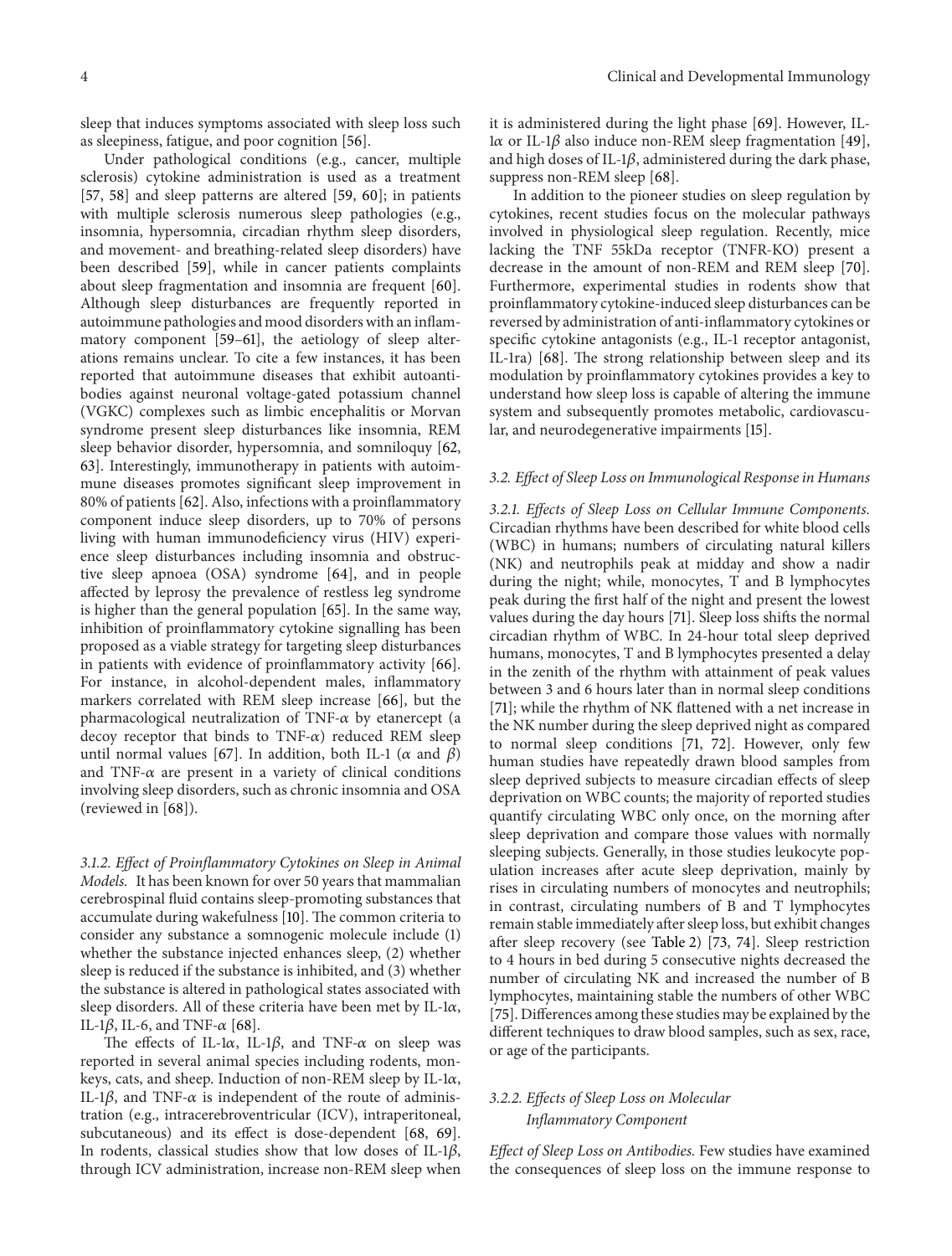| Sleep loss condition  | Subject's characteristics | Cells                       |                               | Reference<br>country |
|-----------------------|---------------------------|-----------------------------|-------------------------------|----------------------|
| Sleep deprivation     | 11 males                  | Leukocyte $\uparrow^*$      | $B$ lymphocytes $=$           | $[73]$               |
| 2 nights              | $19-29$ years             | Neutrophil $\uparrow^{**}$  | $T$ lymphocytes $=$           | Brazil               |
| Sleep restriction     | 10 females                | WBC $\uparrow^{**}$         | $B$ lymphocytes $=$           | $[74]$               |
| 4 hours time in bed   | PM-RT                     | Monocytes $\uparrow^*$      | $T$ lymphocytes $=$           | Belgium              |
| 3 nights              | $55-65$ years             | Neutrophils $\uparrow^*$    |                               |                      |
| Sleep restriction     | 7 females, 7 males        | $NK =$                      | $B$ lymphocytes $=$           | $[76]$               |
| 4.5 hours time in bed | $39-61$ years             | $Monocytes =$               | $T$ lymphocytes =             | <b>USA</b>           |
| 1 night               |                           |                             |                               |                      |
| Sleep restriction     | 8 males                   | Neutrophils $=$             | $Lymphocytes =$               | $[77]$               |
| 4 hours time in bed   | $22-29$ years             |                             |                               | Belgium              |
| 3 nights              |                           |                             |                               |                      |
| Sleep restriction     | 13 males                  | $Monocytes =$               | B lymphocytes $\uparrow^{**}$ | $[75]$               |
| 4 hours time in bed   | $19-29$ years             | $NK$ -cells $\downarrow$ ** | $T$ lymphocytes $=$           | Finland              |
| 5 nights              |                           |                             |                               |                      |

<span id="page-4-0"></span>Table 2: Sleep loss effects on immune cellular components in humans.

The table illustrates the differences between sleep deprivation and sleep restriction upon cellular components of the immune system in humans.

Abbreviations: NK: natural killers; PM-RT: postmenopausal with replacement therapy; ↑: increase; =: not change; ↓: decrease; <sup>∗</sup>significant differences with  $P < 0.05;$   $\displaystyle{ }^{**}$  significant differences with  $P < 0.01.$ 

vaccination in healthy individuals; highly variable findings have been reported [\[78](#page-12-18)[–80](#page-12-19)]. Total sleep deprivation during one night prior to hepatitis A vaccination reduced specific antibody titters in the long-term (28 days postvaccination) in both males and females [\[78](#page-12-18)]. However, the same 24 hours of total sleep deprivation reduced specific antibody titters to influenza AH1N1 virus vaccine only in males in the short term (5 days post-vaccination), while sleep deprived females did not have a significant difference as compared to normal sleeping subjects [\[79\]](#page-12-20). In another study, short sleep durations during the week of hepatitis B vaccination decreased viral specific antibody titters in both male and female volunteers; while the contrary was true, higher levels of antibody titters were observed in participants with long sleep durations during the week of vaccination [\[80\]](#page-12-19). Although few, those studies suggest that sleep plays an important role in humoral immunity, especially in antibody production; however, more studies are necessary to elucidate how sleep loss may induce changes in cellular immune components and subsequently induce antigen-specific immune impairments, such as insufficient antibody production.

*IL-1, IL-1, IL-6, and TNF-: The Most Studied Cytokines under Sleep Loss Conditions.* Human studies that evaluate sleep loss effects have focused on the correlation among inflammatory markers and metabolic and cardiovascular diseases. For instance, in a study with 124 healthy volunteers, inflammatory markers, such as endothelin-1 (ET-1) and IL-6, were associated with an increase in total sleep time and REM sleep latency [\[81](#page-12-21)]. These results show that poor sleep is directly associated with inflammatory status. In the same way, shorter sleep duration is also related to obesity and cardiovascular diseases [\[82\]](#page-12-22). It is known that obesity,

diabetes, and cardiovascular diseases share a common mechanism characterized by the inflammatory process. If sleep loss induces low-intensity inflammation, we may consider that sleep loss is associated with metabolic and cardiovascular disease generation through immunological deregulation [\[15\]](#page-10-12).

Similar to immune cells, cytokine production presents circadian rhythms; proinflammatory cytokines present a peak in early nocturnal sleep in correlation with the accumulation of molecules such as adenosine or reactive oxygen species that promote proinflammatory cytokine release; however the dominance of the proinflammatory response shifts during late sleep, when REM sleep is present, promoting the production of anti-inflammatory cytokines [\[51,](#page-11-24) [83](#page-12-23)]. The different periods of exposure to proinflammatory mediators might explain the reported differences between cytokine plasma levels in sleep loss protocols.

Sleep deprivation protocols, lasting 40–88 hours in humans, induce controversial changes in plasma levels of IL-1 $\alpha$ , IL-1 $\beta$ , IL-6, and TNF- $\alpha$ , with reported findings of increases, decreases, or absence of measurable changes in cytokine levels [\[34](#page-11-14), [39](#page-11-11)[–41,](#page-11-16) [83](#page-12-23), [84\]](#page-12-24) (see [Table 3\)](#page-5-0). For example, IL-6 plasma levels increased after one week of sleep restriction in healthy males [\[41\]](#page-11-16). In contrast, a study with 40 hours of continuous total sleep deprivation found decreased IL-6 levels in healthy men [\[40\]](#page-11-15).These discrepancies may be attributed to the method employed to obtain blood samples; intravenous catheters used for repetitive blood sampling increase local IL-6 production, which might confound the sleepdependent changes in plasma concentrations of this cytokine [\[85](#page-12-25)]. In addition, all the cellular sources of proinflammatory cytokines are not known, although monocytes, which make up about 5% of circulating leukocytes, are major contributors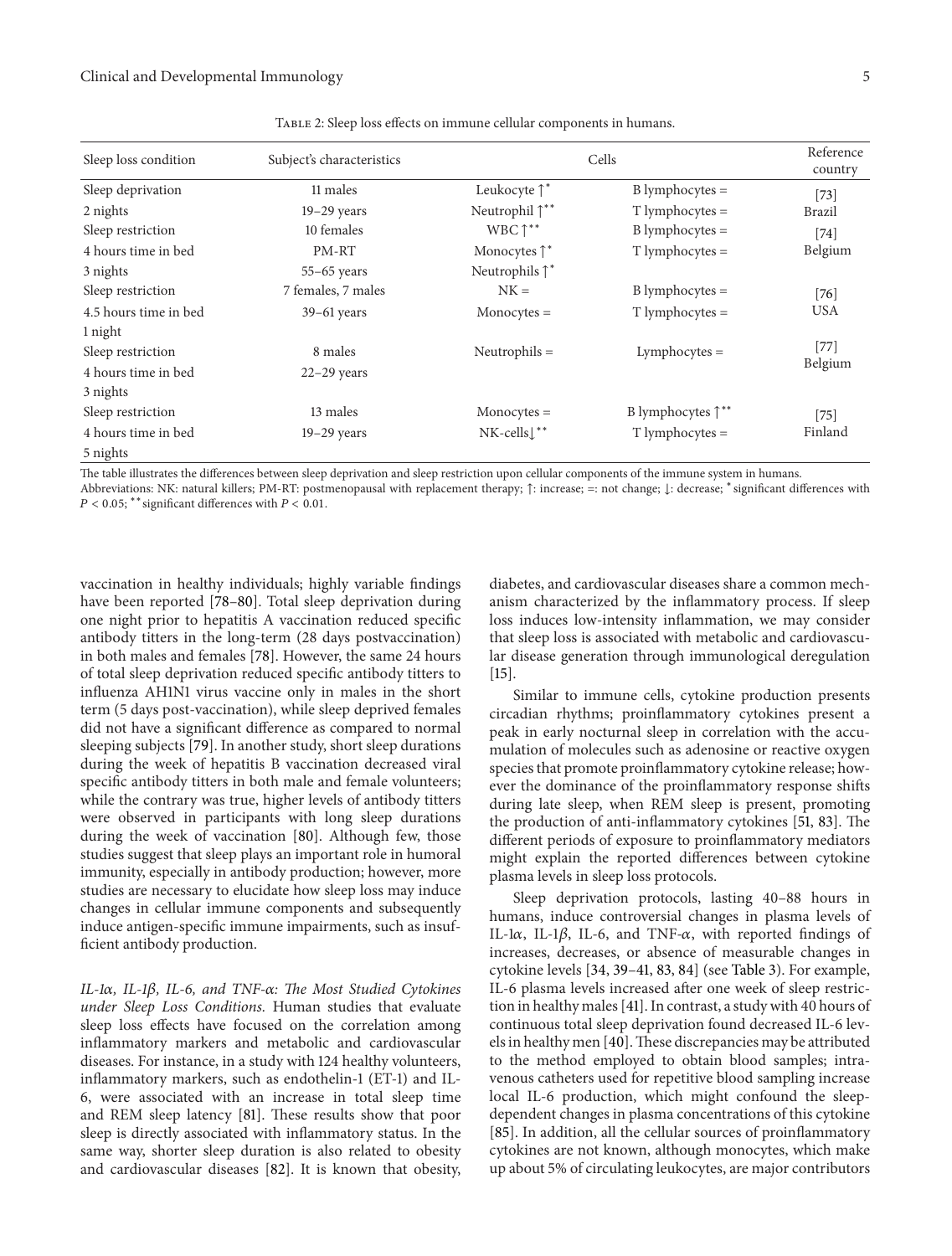| Sleep loss condition                            | Subject's characteristics                                                        | Cytokines<br>(pg/mL)                                                                                                                         | C-reactive protein                                                                         | Reference            |
|-------------------------------------------------|----------------------------------------------------------------------------------|----------------------------------------------------------------------------------------------------------------------------------------------|--------------------------------------------------------------------------------------------|----------------------|
|                                                 |                                                                                  | IL-6 $\uparrow$ SL                                                                                                                           |                                                                                            |                      |
|                                                 | 16 controls                                                                      | Control                                                                                                                                      |                                                                                            |                      |
|                                                 | 11 females, 5 males                                                              | Basal $1.50 \pm 1.10$                                                                                                                        | ND                                                                                         |                      |
| Total sleep                                     | BMI 20.7-24.1 kg/m <sup>2</sup>                                                  | TSD $2.56 \pm 1.63$ <sup>*</sup>                                                                                                             | ND                                                                                         | $[34]$               |
| deprivation 1 night                             |                                                                                  | Recovery $2.82 \pm 1.94$ <sup>*</sup>                                                                                                        | ND                                                                                         | Germany              |
|                                                 | 15 unmedicated                                                                   | Depressed                                                                                                                                    |                                                                                            |                      |
|                                                 | depressed patients                                                               | Basal $1.14 \pm 0.69$                                                                                                                        | ND                                                                                         |                      |
|                                                 | 10 females, 5 males                                                              | $TSD$ 2.38 $\pm$ 1.87 <sup>*</sup>                                                                                                           | ND                                                                                         |                      |
|                                                 | BMI 18.8-26.4 kg/m <sup>2</sup>                                                  |                                                                                                                                              |                                                                                            |                      |
|                                                 |                                                                                  | IL-6 ? SL                                                                                                                                    |                                                                                            |                      |
| Total sleep                                     | 9 females, 1 male                                                                | <b>Basal ND</b>                                                                                                                              | ND                                                                                         |                      |
| deprivation 1 night                             | Bipolar disorder                                                                 | $TSD$ 3.15 $\pm$ 5.14                                                                                                                        | ND                                                                                         | $[87]$               |
|                                                 | 36-53 years                                                                      |                                                                                                                                              |                                                                                            | Italy                |
|                                                 |                                                                                  |                                                                                                                                              |                                                                                            |                      |
|                                                 |                                                                                  | IL-1 $\beta \uparrow$ PL                                                                                                                     | $CRP \uparrow PL$ mg/L                                                                     |                      |
| Total sleep deprivation 40                      | 9 females, 10 males                                                              | Basal $\sim$ 0.20                                                                                                                            | Basal $\sim$ 0.20                                                                          |                      |
| hours                                           | $20-36$ years                                                                    | $TSD ~ 0.45$ *                                                                                                                               | $TSD ~ 0.50$ *                                                                             | $[40]$<br><b>USA</b> |
|                                                 | BMI 18.5-24.5 kg/m <sup>2</sup>                                                  | IL-6 $\uparrow$ PL                                                                                                                           |                                                                                            |                      |
|                                                 |                                                                                  | Basal $\sim$ 1.6                                                                                                                             |                                                                                            |                      |
|                                                 |                                                                                  | $TSD \sim 1.9$ *                                                                                                                             |                                                                                            |                      |
| Total sleep deprivation 40<br>hours             | 12 healthy males<br>$29.1 \pm 3.3$ years<br>BMI 23.4 $\pm$ 1.5 kg/m <sup>2</sup> | $IL-6 =$<br>Basal $0.60 \pm 0.13$<br>$TSD 0.62 \pm 0.10$<br>Recovery $1.20 \pm 0.23$ <sup>*</sup><br>TNF- $\alpha$ =<br>Basal 0.88 ± 0.32TSD | $CRP = \mu g/mL$<br>Basal 1.22 ± 0.46<br>$TSD$ 0.55 $\pm$ 0.13<br>Recovery $0.61 \pm 0.14$ | [88]<br>France       |
|                                                 |                                                                                  | $1.05 \pm 0.30$                                                                                                                              |                                                                                            |                      |
|                                                 |                                                                                  | $IL-6 = PL$<br>Basal $\sim$ 3.5                                                                                                              | ND                                                                                         |                      |
| Total sleep deprivation 40<br>hours             | 12 healthy males<br>$26 - 32$ years                                              | $TSD \sim 3.6$                                                                                                                               | ND                                                                                         | $[39]$               |
|                                                 | BMI 21.9-24.9 kg/m <sup>2</sup>                                                  | TNF- $\alpha \uparrow$ PL                                                                                                                    |                                                                                            | France               |
|                                                 |                                                                                  | Basal $0.66 \pm 0.19$                                                                                                                        |                                                                                            |                      |
|                                                 |                                                                                  | TSD $1.29 \pm 0.33$ <sup>*</sup>                                                                                                             |                                                                                            |                      |
|                                                 |                                                                                  |                                                                                                                                              | $CRP \uparrow PL$ mg/L                                                                     |                      |
| Total sleep deprivation 88<br>hours             | 10 healthy males                                                                 |                                                                                                                                              | Basal $0.39 \pm 0.13$                                                                      |                      |
|                                                 | $22-37$ years                                                                    |                                                                                                                                              | Day 1: $0.48 \pm 0.16$ <sup>*</sup>                                                        | $[89]$<br><b>USA</b> |
|                                                 |                                                                                  | ND                                                                                                                                           | Day 2: $0.50 \pm 0.20$ <sup>*</sup>                                                        |                      |
|                                                 |                                                                                  |                                                                                                                                              | Day 3: $0.65 \pm 0.23$ <sup>*</sup>                                                        |                      |
|                                                 |                                                                                  |                                                                                                                                              | Recovery $0.66 \pm 0.24$ <sup>*</sup>                                                      |                      |
| Sleep                                           |                                                                                  | IL-6 $\uparrow$ PL                                                                                                                           |                                                                                            |                      |
| restriction 5 hours time in                     | 20 males                                                                         | Basal $1.89 \pm 0.06$                                                                                                                        | ND                                                                                         | $[90]$               |
| bed (1 night)                                   | $20 - 22$ years                                                                  |                                                                                                                                              |                                                                                            | Tunisia              |
|                                                 | 71–75 kg                                                                         | $SR$ 3.9 $\pm$ 0.70 <sup>*</sup>                                                                                                             | ND                                                                                         |                      |
| Sleep                                           |                                                                                  | $IL-6 = PL$                                                                                                                                  |                                                                                            |                      |
| restriction 4.2 hours time<br>in bed (2 nights) | 15 males                                                                         | Basal $2.0 \pm 0.0$                                                                                                                          | ND                                                                                         | $[84]$               |
|                                                 | $20 - 40$ years<br>BMI 20.5-24.9 kg/m <sup>2</sup>                               | $SR$ 2.2 $\pm$ 0.02                                                                                                                          | ND                                                                                         | Germany              |

<span id="page-5-0"></span>TABLE 3: Sleep loss effects on immune molecular inflammatory mediators.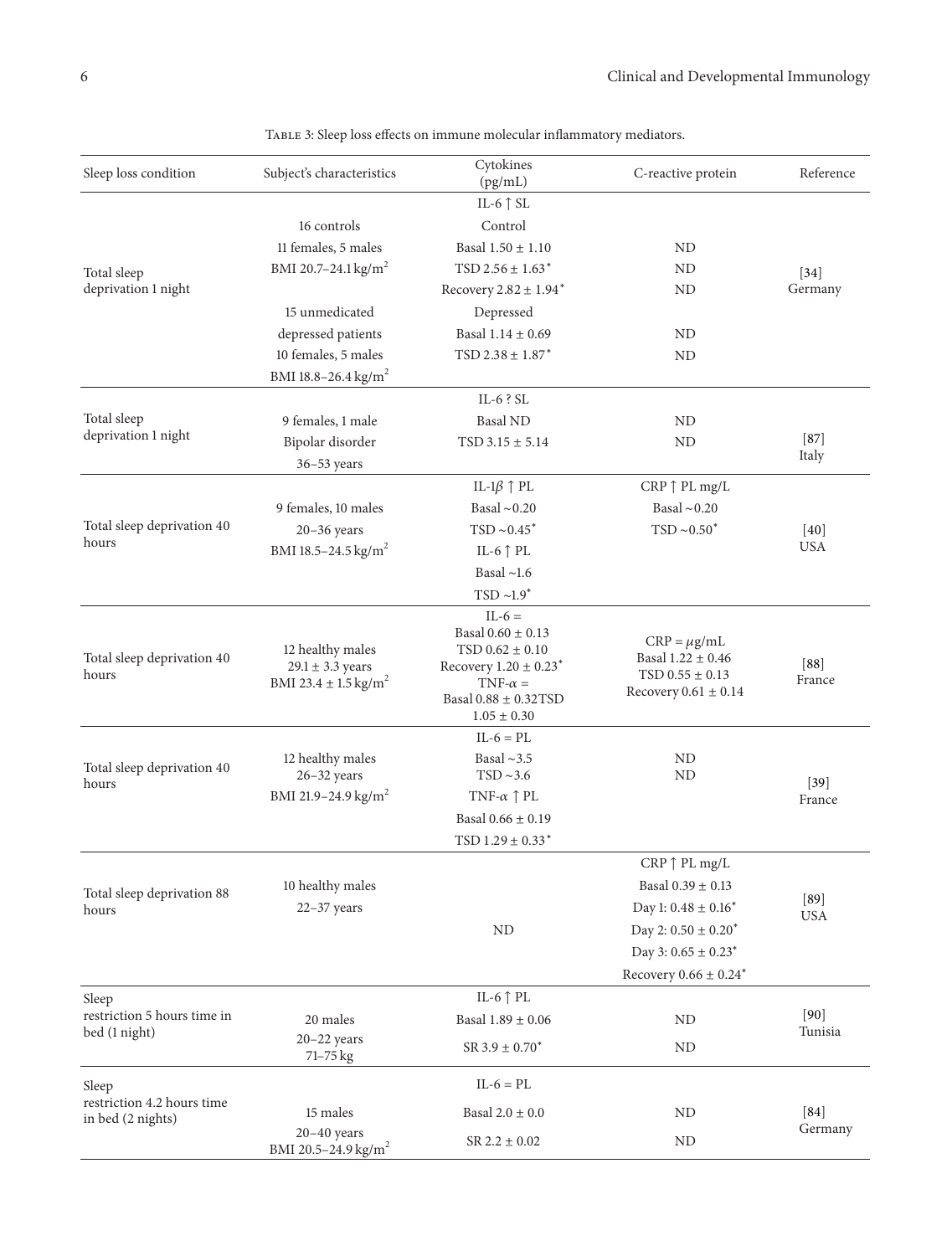| TABLE 3: Continued.   |                                         |                                      |                                   |                 |
|-----------------------|-----------------------------------------|--------------------------------------|-----------------------------------|-----------------|
| Sleep loss condition  | Subject's characteristics               | Cytokines<br>(pg/mL)                 | C-reactive protein                | Reference       |
| Sleep                 |                                         | IL-6 $\uparrow$ PL                   |                                   |                 |
| restriction           | 25 control males                        | Basal $\sim$ 2.9                     | ND                                |                 |
| 4 hours time in       |                                         | $SR \sim 2.8$                        | ND                                |                 |
| bed (4 days)          | 25 alcoholic males                      | $SR + Alc \sim 4.1$                  | ND                                | $[91]$          |
|                       |                                         | TNF- $\alpha \uparrow$ PL            |                                   | <b>USA</b>      |
|                       |                                         | Basal $\sim$ 1.2                     |                                   |                 |
|                       |                                         | $SR \sim 1.0$                        |                                   |                 |
|                       |                                         | $SR + Alc \sim 3.0$                  |                                   |                 |
| Sleep restriction     |                                         | IL-1 $\beta \uparrow$ PL             | CRP↑ PL mg/L                      |                 |
| 1 hour time in bed (7 | 8 males                                 | Basal $8.9 \pm 2.8$                  | Basal $1.38 \pm 0.89$             | $[92]$          |
| nights)               | $25.8 \pm 0.9$ years                    |                                      |                                   | Norway          |
|                       | BMI 80 $\pm$ 3.7 kg/m <sup>2</sup>      | SR day 7: 45.2 ± 6.3 <sup>*</sup>    | SR Day 7: $11.38 \pm 3.05^*$      |                 |
|                       | Demanding physical<br>challenges and SR |                                      |                                   |                 |
| Sleep                 |                                         |                                      | $CRP \uparrow PL$ mg/L            |                 |
| restriction           | 4 females, 6 males                      | ND                                   | Basal $0.51 \pm 0.20$             | $[89]$          |
| 4.2 hours time        | $26 - 38$ years                         |                                      | $SR$ 2.65 $\pm$ 1.31 <sup>*</sup> | <b>USA</b>      |
| in bed (10 nights)    | BMI 21-31 $\text{kg/m}^2$               |                                      |                                   |                 |
| Sleep                 |                                         | IL-6 $\uparrow$ PL                   | $CRP = SL mg/L$                   |                 |
| restriction           | 6 females, 12 males                     | Basal $1.88 \pm 0.85$                | Basal $0.34 \pm 0.27$             | $[85]$          |
| 4 hours time in       | $21 - 40$ years                         | SR D10: $3.04 \pm 2.83$ <sup>*</sup> | SR Day 10: 0.69 ± 0.76            | USA             |
| bed (10 nights)       | BMI 20-26 kg/m <sup>2</sup>             | Recovery $2.36 \pm 1.36^*$           |                                   |                 |
| Sleep                 |                                         | IL-6 $\uparrow$ SL                   | $CRP \uparrow SLmg/L$             |                 |
| fragmentation         | 22 females, 136 males                   |                                      |                                   |                 |
| OSA patients          | $BMI < 30$ kg/m <sup>2</sup>            | $1.3 \pm 0.1$                        | $1.8 \pm 0.2$                     |                 |
|                       | 28 females, 136 males                   |                                      |                                   | $[93]$          |
|                       | BMI 30.1-34.9 kg/m <sup>2</sup>         | $1.6 \pm 0.2***$                     | $4.1\pm0.5$ $^{**}$               | Iceland         |
|                       | 25 females, 107 males                   |                                      |                                   |                 |
|                       | $BMI > 35$ kg/m <sup>2</sup>            | $2.2\pm0.2^{\ast\ast}$               | $2.6 \pm 0.3***$                  |                 |
| Sleep                 |                                         | TNF- $\alpha \uparrow$ PL            |                                   |                 |
| fragmentation         | 148 children                            | $\mathrm{AHI} \leq 1:3.30\pm0.4$     |                                   |                 |
| OSA patients          | 6-12 years                              | $AHI \ge 10: 10.02 \pm 1.36^*$       | ND                                | $[94]$<br>Spain |
|                       |                                         | $IL-1\beta = PL$                     |                                   |                 |
|                       | Good sleep 7 males                      | Good sleep $\sim$ 1.7                | ND                                |                 |
|                       | Poor sleep 58 males                     | Poor sleep $\sim$ 3.2                | ND                                |                 |
|                       |                                         | $IL-6 = PL$                          |                                   | $[95]$          |
| Sleep fragmentation   |                                         | Good sleep $\sim$ 37.6               |                                   | <b>USA</b>      |
| veterans              |                                         | Poor sleep $\sim$ 34.2               |                                   |                 |
|                       |                                         |                                      |                                   |                 |
|                       |                                         | $TNF-\alpha = PL$                    |                                   |                 |
|                       |                                         | Good sleep $\sim 0.8$                |                                   |                 |
|                       |                                         | Poor sleep $\sim$ 1.2                |                                   |                 |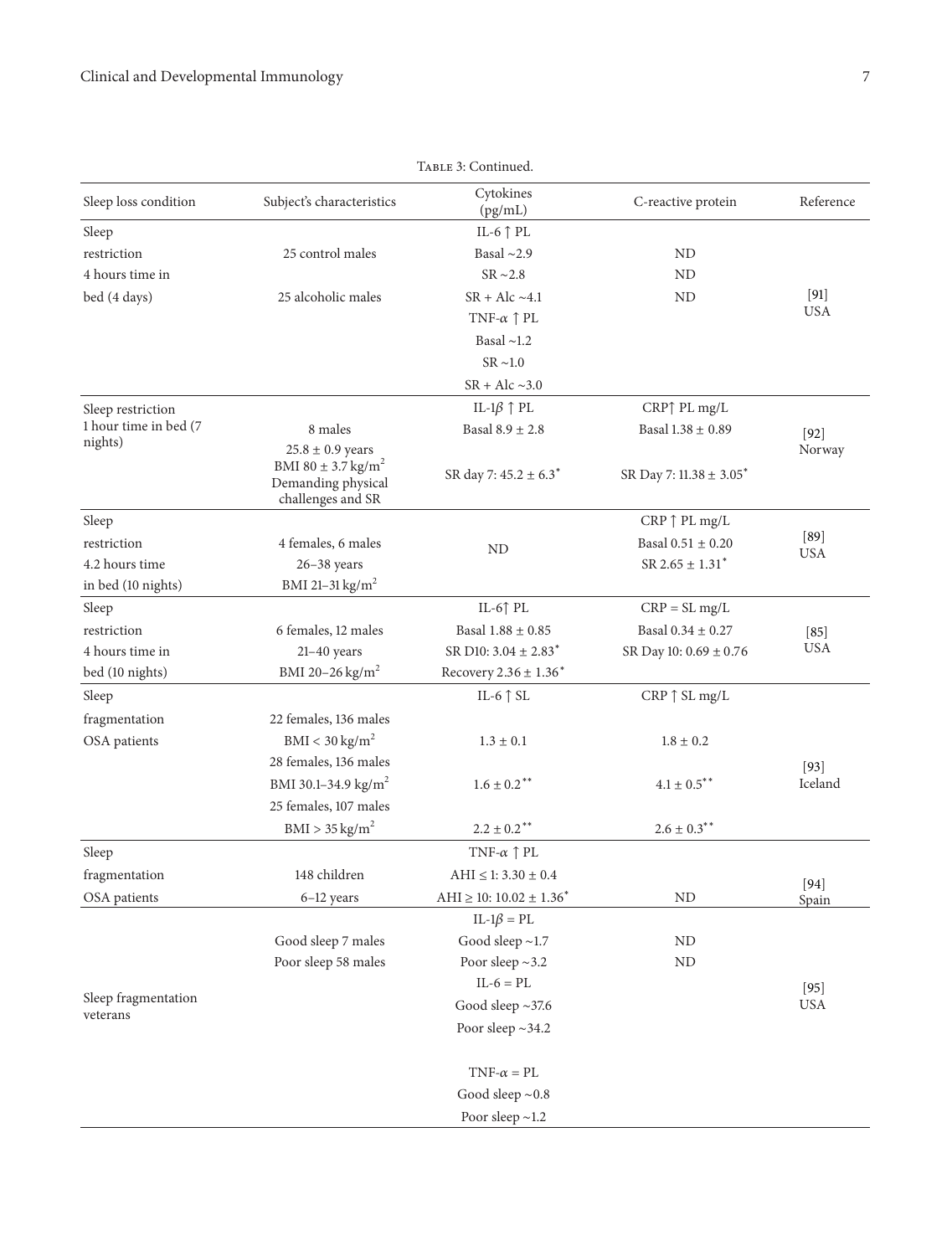| Sleep loss condition    | Subject's characteristics | Cytokines<br>(pg/mL)  | C-reactive protein    | Reference  |
|-------------------------|---------------------------|-----------------------|-----------------------|------------|
|                         |                           | $IL-6 = PL$           |                       |            |
|                         |                           | $<6$ hours: 2.08–2.54 |                       |            |
|                         | Sleep durations           | 6-7 hours: 1.96–2.39  | $CRP \uparrow SLmg/L$ |            |
| Sleep fragmentation OSA | <6 hours, 249 males       | $>7$ hours: 2.00–2.59 | <6 hours: 1.79-2.47   | [96]       |
| patients                | 6-7 hours, 227 males      | $TNF-\alpha = PI$     | 6-7 hours: 1.71–2.35  | <b>USA</b> |
|                         | >7 hours, 135 males       | $<6$ hours: 2.86–3.73 | $>7$ hours: 1.71–2.56 |            |
|                         |                           | 6-7 hours: 2.52–3.28  |                       |            |
|                         |                           | >7 hours: 2.19–3.10   |                       |            |

Table 3: Continued.

Abbreviations: AHI: apnea-hypopnea index (expressed as the number of events per hour of total sleep time); BMI: body mass index; ND: nondetermined; OSA: obstructive sleep apnea; PL: plasma levels; SL: serum levels; SR: sleep restriction; TSD: total sleep deprivation; ∼: approximate values obtained from report tables;  $\uparrow$ : increase; =: not change;  $\downarrow$ : decrease; ?: without basal data; \*significant differences with  $P < 0.05$ ; \*\*significant differences with  $P < 0.01$ . Mean ± standard deviation.

to proinflammatory cytokine production in peripheral blood [\[71](#page-12-11)]. Interestingly, studies reported differences in proinflammatory cytokine levels independent of WBC number or activity. This may be explained by considering other sources of cytokines (e.g., macrophages in adipose tissue, epithelium, and endothelium) [\[86\]](#page-12-32), which may also be affected by sleep loss.

In addition to modifying IL-1 $\alpha$ , IL-1 $\beta$ , IL-6, TNF- $\alpha$ , and IL-17A levels, five nights of sleep restriction are accompanied by increased heart rate; both proinflammatory cytokines and hypertension are important risk factors for development of cardiovascular disease [\[75,](#page-12-15) [97\]](#page-13-4). IL-17A plays a key role in sustaining tissue damage in the brain, heart, and intestine, sometimes promoting the development of autoimmune diseases [\[75](#page-12-15)]. Helper T cells producing IL-17A require activation by IL-6 [\[98](#page-13-5)]. Interestingly, IL-17A is a potent inducer of C-reactive protein (CRP) expression in hepatocytes and in coronary artery smooth muscle cells [\[99](#page-13-6)] (see next section). The combination of circulating cytokines with other inflammatory mediators achieves a low-grade inflammatory status induced by sleep loss.

*Effect of Sleep Loss on Acute Phase Proteins.*The effects of sleep loss on acute phase proteins are poorly studied. For instance, acute total sleep deprivation (one night) results in elevated high-sensitivity C-reactive protein (hsCRP) concentrations, which is a stable marker of inflammation that has been shown to be predictive of cardiovascular morbidity [\[89\]](#page-12-28). CRP production in the liver is stimulated by proinflammatory cytokines such as IL-6 or IL-17, which are highly expressed after sleep loss periods [\[75](#page-12-15)]. CRP is an important inflammatory marker because this protein lacks diurnal variations [\[15,](#page-10-12) [100](#page-13-7)]. In contrast, total sleep deprivation for 40 hours in young adults decreased CRP levels while increasing other inflammatory markers such as E-selectin and the intracellular adhesion molecule (ICAM)-1 [\[81\]](#page-12-21). Several methodological differences among the studies may contribute to the inconsistent findings for CRP (see [Table 3\)](#page-5-0), including the sleep deprivation period, blood sampling frequency, nutrition, and all effects and differences in subject's characteristics such as body mass index (BMI), because obesity increases

proinflammatory markers [\[101](#page-13-8)]. In addition to voluntary sleep loss, several health conditions (e.g., pregnancy, depression) may contribute to deregulation of the immune system [\[102\]](#page-13-9).

*3.2.3. Sleep Loss and Depression.* Recently, it has been suggested that one of the functions of sleep may be to regulate the neuro-immune-endocrine network [\[11](#page-10-8)]. In this regard, an excellent example of the interaction between the neuroendocrine-immune network and sleep disorders is major depressive disorder, which is characterized by high levels of cortisol and TNF- $\alpha$ , increased NK percentages, diminished B lymphocyte counts, and no significant variations in T lymphocytes [\[103\]](#page-13-10); these changes are similar to the effects observed after sleep deprivation (see previous sections). In depressed patients, sleep disturbances include intermittent awakenings, prolonged sleep latency, and shortened REM sleep latency, which represent sleep fragmentation or sleep restriction (in the case of insomnia) [\[104](#page-13-11), [105\]](#page-13-12). All antidepressants affect sleep architecture and quality [\[104\]](#page-13-11), and the immune system might be altered in long-term treatment periods. For instance, depressed patients treated with selective serotonin-reuptake inhibitors for 20 weeks showed an increase in B lymphocytes [\[106](#page-13-13)]. The role of both major depressive disorder and sleep disturbances on the increased risk to develop metabolic disturbances is discussed in another recent review (please see [\[107\]](#page-13-14)).

## *3.3. Effect of Sleep Loss on the Immune System in Animal Models*

*3.3.1. Effects of Sleep Loss on Cellular Immune Components.* As in humans, the circadian oscillation of immune cells and molecules in rodents has been described. In mice, Ly6Chi inflammatory monocyte traffic is regulated by the circadian gene Bmal1, and is higher during the resting phase and decreases during the active phase [\[108,](#page-13-15) [109](#page-13-16)]. Macrophages and NK contain a cell-autonomous circadian clock [\[110](#page-13-17), [111](#page-13-18)]. In addition, T lymphocytes exhibit clock gene regulation,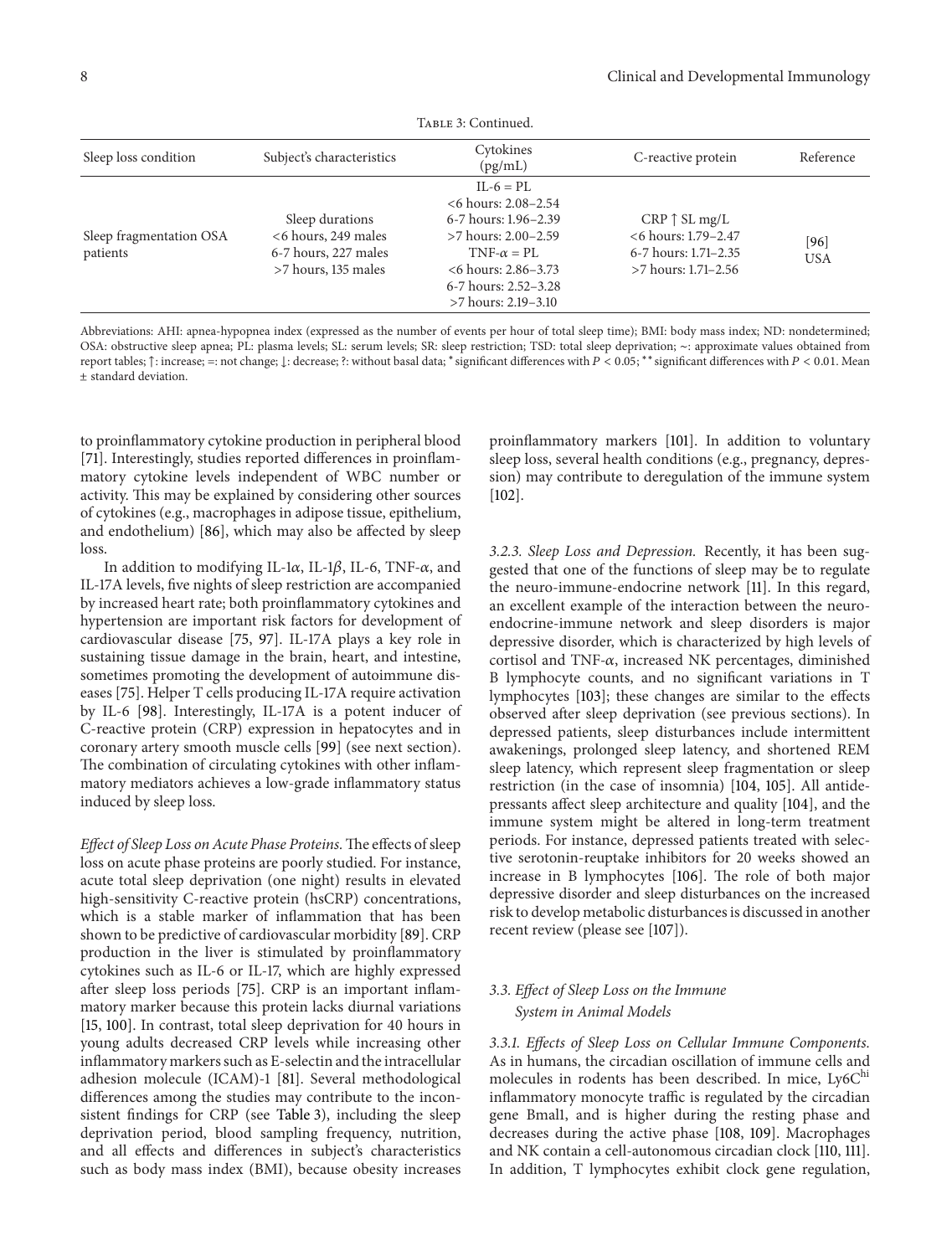mice immunized during the light phase show a stronger specific T lymphocyte response than those immunized during the dark phase [\[112](#page-13-19)]. These data suggest that a disruption of circadian rhythms might be related with changes in the WBC count after sleep loss. In rodents subjected to selective REM sleep deprivation for 24 and 240 hours, the number of T lymphocytes decreases and of B lymphocytes does not change. In the same experiment, an increase in NK percentage was observed [\[25\]](#page-10-20). Similarly, REM sleep deprivation for 96 hours does not promote changes in number of lymphocytes but it does increase the number of monocytes and neutrophils [\[33\]](#page-11-7). Controversially, REM sleep restriction promotes a decrease of leukocyte number [\[33](#page-11-7)]. These contradictory findings might be explained by the alteration in clock genes involved in the circadian oscillation of WBC.

*3.3.2. Effects of Sleep Loss on the Molecular Inflammatory Component.* Similar to humans, rodents subjected to sleep loss exhibit a proinflammatory component characterized by increase in proinflammatory cytokines, namely IL-1, IL-6, IL-17, and TNF- $\alpha$  as compared to control animals [\[32](#page-11-5), [33](#page-11-7)]. The proinflammatory status after sleep loss may be explained, in part, because the alteration in clock genes of monocytes is associated with the upregulation of proinflammatory cytokines via NF- $\kappa$ B activation [\[76,](#page-12-16) [113\]](#page-13-20). Exposure to proinflammatory cytokines in chronic sleep restriction may promote tissue damage and subsequent loss of function; however, acute sleep deprivation may exert beneficial effects on the immune system. For instance, acute sleep deprivation is associated with a reduction in ischemia-induced IL-1 $\beta$ gene expression and attenuation of neuronal damage in the hippocampus. This finding may be explained by increased gene expression of IL-6 and the anti-inflammatory cytokine IL-10 after sleep deprivation [\[114\]](#page-13-21).

## **4. Impact of Sleep Recovery on Sleep Loss-Induced Inflammation**

Usually, the modification of cellular immune components and molecular inflammatory markers by sleep loss returns to basal levels after sleep recovery periods [\[34,](#page-11-14) [76\]](#page-12-16). However, depending on sleep loss time, some immune components may remain altered after sleep recovery or may even present alterations only after sleep recovery [\[32,](#page-11-5) [33,](#page-11-7) [100,](#page-13-7) [115](#page-13-22)]. For instance, monocyte and neutrophil numbers do not change after REM sleep deprivation in rats for 96 hours; however, after 24 hours of sleep recovery, monocyte and neutrophil numbers increase in comparison to control animals [\[33\]](#page-11-7). Levels of other WBC in rats decrease immediately after sleep restriction, but 24 hours of uninterrupted sleep restores the basal levels [\[33](#page-11-7)]. Like cellular components, molecular inflammatory mediators are altered after sleep recovery. Plasma levels of complement protein C3 were higher than controls after sleep deprivation in rats and remained elevated after sleep recovery [\[33](#page-11-7)]. REM sleep deprivation in rats (72 hours) increases plasma levels of IL-1, IL-6, IL-17A, and TNF-  $\alpha$ . Proinflammatory cytokines IL-1 $\alpha$ , IL-1 $\beta$ , and IL-6 return to basal levels after sleep recovery, whereas IL-17A and TNF- $\alpha$ 

remain higher than controls even after one week of normal sleep [\[32\]](#page-11-5). In addition, in the same study anti-inflammatory cytokines, such as IL-10, do not increase. Within the same context, in humans, increased sleepiness after sleep restriction was better reversed with a nap or with extended sleep recovery conditions (10 hours of uninterrupted sleep) [\[36](#page-11-8)]. In addition, other parameters associated with sleep loss were restored; for example, cortisol decreased immediately after a nap [\[36](#page-11-8)]. A midday nap prior to recovery sleep or an extended night of sleep can return leukocyte counts to baseline values [\[36\]](#page-11-8). Although long periods of sleep appear to be the solution to restore immune function, it has been reported that sleeping more than 9 hours is related with greater physical decline than midrange or short periods of sleep and also is related with increased risk of mortality associated with cardiovascular impairments [\[116\]](#page-13-23).

#### **5. Sleep Loss Alters the Blood-Brain Barrier**

Up to this time, we have only discussed the effect of sleep loss on immune mediators at the peripheral level. Nevertheless, brain-immune system communication is very complex and it includes the direct action of proinflammatory cytokines synthesized in the brain [\[52](#page-11-25), [117](#page-13-24), [118\]](#page-13-25) on neuronal systems, or the effect of peripheral cytokines on blood-brain barrier components [\[51\]](#page-11-24). We reported that chronic REM sleep restriction in rats induces blood-brain barrier disruption and that brief sleep recovery periods lessened these effects in several brain regions. Nevertheless, in the hippocampus hyperpermeability remained even after sleep opportunity [\[8\]](#page-10-5). These findings suggest that if sleep restriction increases the unselective transportation across the blood-brain barrier, proinflammatory mediators and toxic blood-borne molecules might enter the brain promoting neurochemical changes or excitotoxicity events that may explain cognitive and emotional impairments associated with sleep deficits.

## **6. Conclusion and Future Directions**

Recent studies focus on evaluating the correlation between inflammatory markers and sleep disorders. Conditions such as obesity or infections may exacerbate the inflammatory condition contributing to systemic impairments and susceptibility to pathogens. Although sleep recovery may restore immune system alterations, when sleep loss is prolonged the proinflammatory status may remain and promote neuro-immune-endocrine axis disruption. Constant systemic inflammatory status after prolonged wakefulness may be the source of metabolic, cardiovascular, and cognitive impairments. The immune system is altered by sleep loss; however, more studies are necessary to elucidate how sleep loss promotes the release of inflammatory mediators and how these molecules act on the brain promoting local and systemic alterations that exacerbate the proinflammatory status and contribute to sleep disorders, fostering a vicious circle between inflammation and sleep disturbances (see [Figure 1\)](#page-9-0).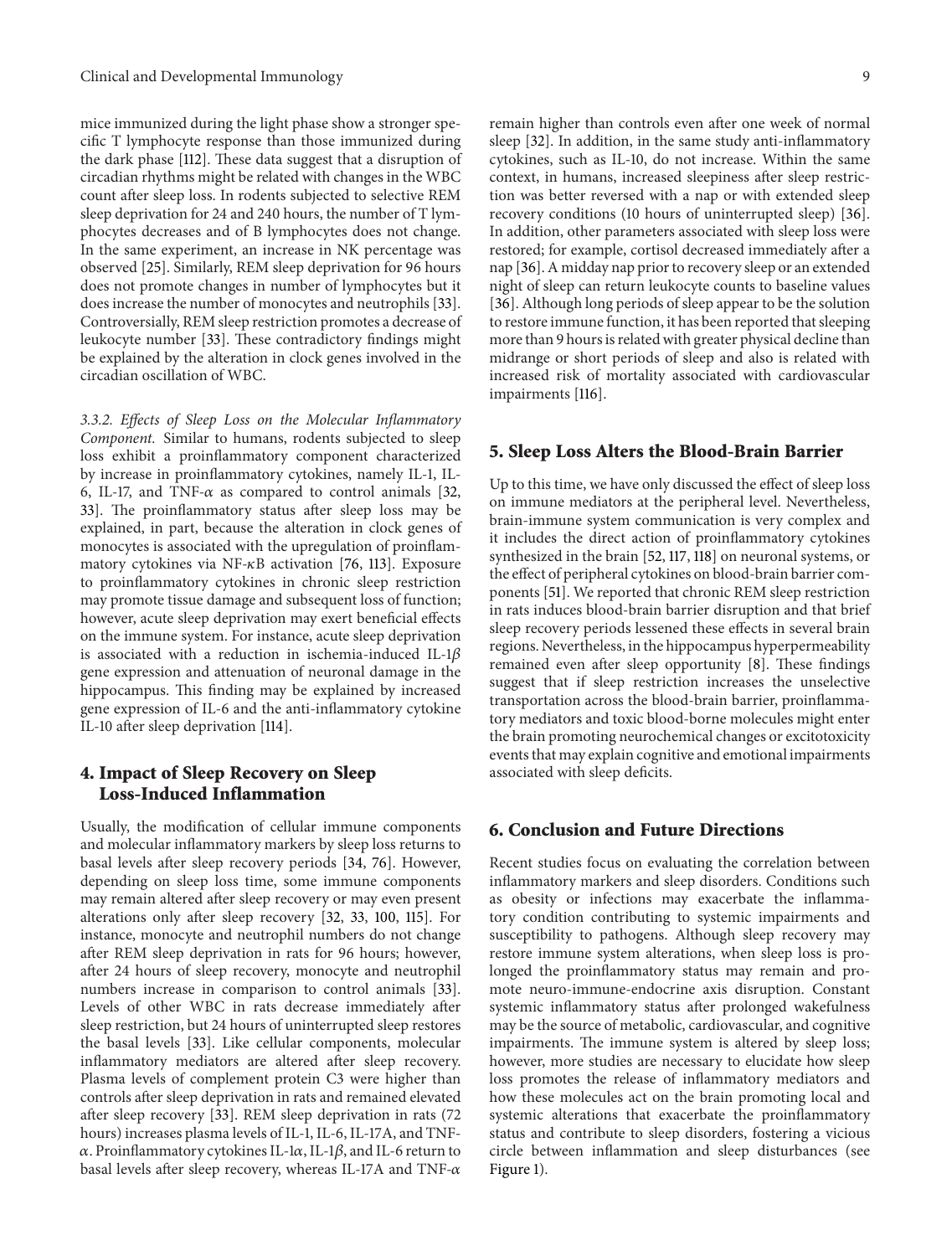

<span id="page-9-0"></span>Figure 1: Sleep loss promotes a low-grade proinflammatory status. Sleep loss is characterized by an increase in circulating proinflammatory cytokines (IL-1 $\beta$ , IL-6, IL-17A, TNF- $\alpha$ ) and CRP. Image shows the differential effect of sleep loss on the immune system after acute total sleep deprivation and prolonged sleep restriction and or sleep fragmentation. The acute and chronic events of sleep loss correlate with the temporal immune response (innate and adaptive). Prolonged sleep loss plus insufficient sleep recovery are considered an important risk factor to develop metabolic, cardiovascular, and neurodegenerative diseases related with the deregulation of the neuro-endocrine-immune network. Abbreviations: APCs; antigen-presenting cells; CRP, C-reactive protein; CVD, cardiovascular disease; N, neurodegenerative diseases; NK, natural killer; SR, sleep restriction; SF, sleep fragmentation; TSD, total sleep deprivation.

In the last few years, several reviews on sleep and immunity have been written. A review of some of their conclusions could be relevant. Some of them conclude that sleep modulates and is modulated by inflammation [\[15,](#page-10-12) [119](#page-13-26)], or that sleep deprivation impairs immune function, particularly the immune memory/humoral immune response [\[15](#page-10-12), [51\]](#page-11-24). Also, some of them work with the hypothesis that sleep deprivation is a type of stress and that glucocorticoids are responsible for modifying the immune response [\[51](#page-11-24)]. With respect to the hypothesis that inflammation induces sleep changes, one review suggests that IL-6 is the key factor [\[120\]](#page-13-27); however, we need to consider that IL-6 has been proposed as a putative sleep factor and is produced by nonimmune cells [\[121](#page-13-28)]. We agree that there is enough evidence to conclude that inflammation modifies sleep and that sleep loss modifies circulating cytokines. If we work with the hypothesis that proinflammatory cytokines induce sleep, then we may have found a natural condition in which there is a very high level of inflammation (e.g., sepsis) and test whether sleep is changed. There are some reviews on sepsis and sleep that show that patients with sepsis present increased non-REM sleep and decreased REM sleep, with high levels of cytokines, such as TNF and IL-1 $\beta$ , and show an altered EEG with lowvoltage, mixed-frequency waves with variable theta and delta ("septic encephalopathy") and also loss of normal circadian melatonin secretion [\[122\]](#page-13-29). Then, we could conclude that proinflammatory cytokines induce non-REM sleep. However, septic encephalopathy is not sleep, it is a sleep disorder, and melatonin has been successfully used in septic patients (reviewed in [\[122](#page-13-29)]). Thus, we come back to our hypothesis: the function of sleep is to maintain the integrity of the neuroimmune-endocrine system [\[11\]](#page-10-8). In this review we observe how diseases or inflammation can disrupt that integrity, and the organism will respond by modulating sleep to restore the homeostasis and also how sleep loss induces a disruption of the integrity of neuro-immuno-endocrine system causing an inadequate immune response.

#### **Abbreviations**

- APCs: Antigen-presenting cells
- BMI: Body mass index
- CRP: C-reactive protein
- EEG: Electroencephalography
- ET-1: Endothelin-1
- HIV: Human immunodeficiency virus
- HPA: Hypothalamus-pituitary-adrenal axis
- hsCRP: High-sensitivity CRP
- IFN: Interferon
- ICAM: Intracellular adhesion molecule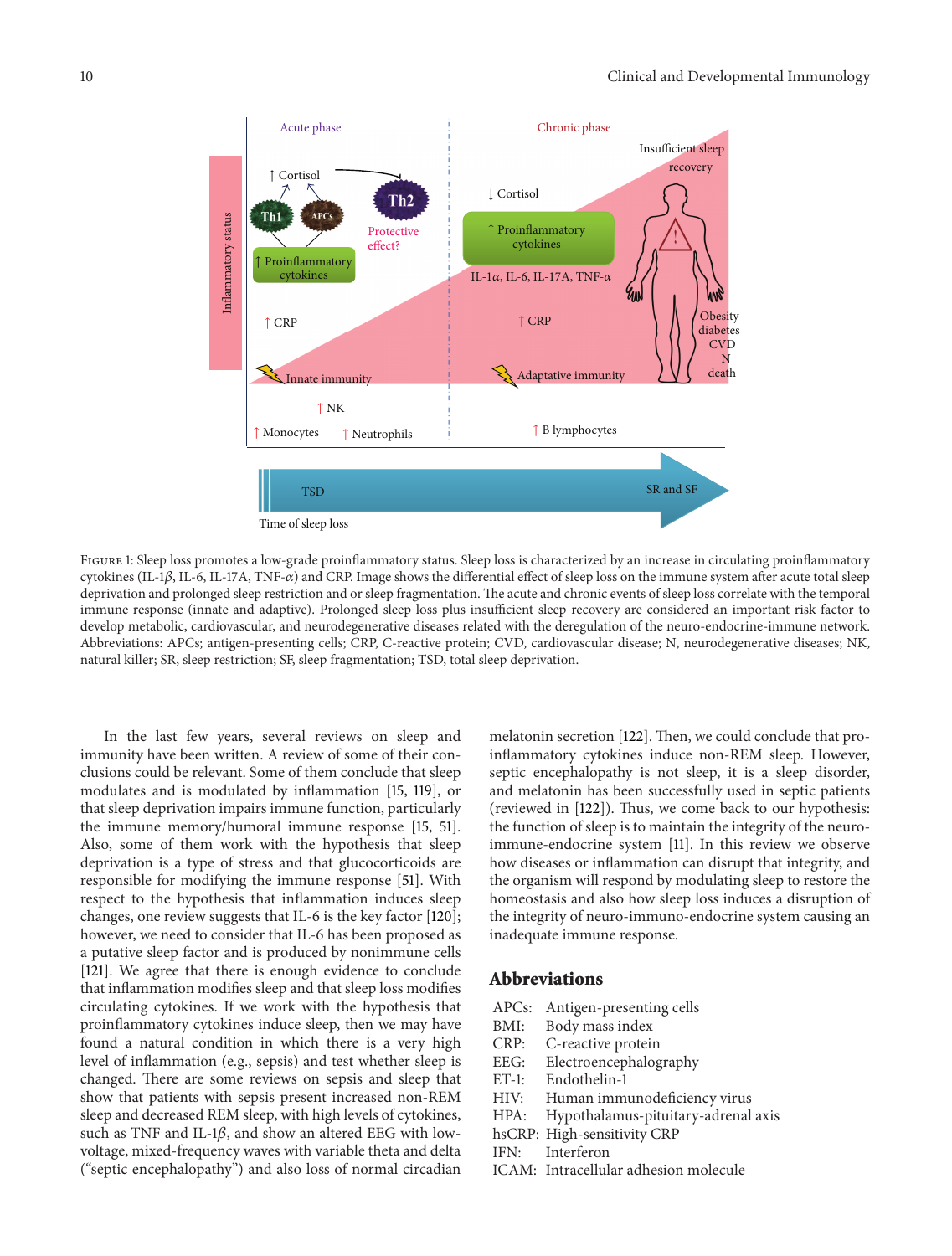| ICV:    | Intracerebroventricular          |
|---------|----------------------------------|
| IL:     | Interleukin                      |
| MIP:    | Macrophage inhibitory protein    |
| NK:     | Natural killer                   |
|         | Non-REM: Nonrapid eye movement   |
| OSA:    | Obstructive sleep apnea          |
| REM:    | Rapid eye movement sleep         |
| SWS:    | Slow-wave sleep                  |
| $T_h$ : | T helper                         |
| TNF:    | Tumor necrosis factor            |
| VGKC:   | Voltage-gated potassium channels |
| WBC:    | White blood cells.               |

## **Conflict of Interests**

The authors declare that there is no conflict of interests.

## **Authors' Contributions**

Gabriela Hurtado-Alvarado, Stephanie Ariadne Castillo-García, and Beatriz Gómez-González drafted the paper. All authors reviewed the paper, and approved the final version.

#### **Acknowledgments**

The authors express their gratitude to Edith Monroy for her expert review of the language of the paper. Javier Velázquez-Moctezuma and Lenin Pavón received funding from PROMEP-SEP to support the Network for the Study of Neuro-immune-endocrine interactions.

#### <span id="page-10-0"></span>**References**

- <span id="page-10-1"></span>[1] C. A. Everson, B. M. Bergmann, and A. Rechtschaffen, "Sleep deprivation in the rat: III. Total sleep deprivation," *Sleep*, vol. 12, no. 1, pp. 13–21, 1989.
- <span id="page-10-2"></span>[2] J. M. Siegel, "Do all animals sleep?" *Trends in Neurosciences*, vol. 31, no. 4, pp. 208–213, 2008.
- <span id="page-10-3"></span>[3] D. M. Rector, J. L. Schei, H. P. A. Van Dongen, G. Belenky, and J. M. Krueger, "Physiological markers of local sleep," *European Journal of Neuroscience*, vol. 29, no. 9, pp. 1771–1778, 2009.
- <span id="page-10-4"></span>[4] C. Smith, "Sleep states and memory processes," *Behavioural Brain Research*, vol. 69, no. 1-2, pp. 137–145, 1995.
- [5] P. Peigneux, S. Laureys, X. Delbeuck, and P. Maquet, "Sleeping brain, learning brain. The role of sleep for memory systems," *NeuroReport*, vol. 12, no. 18, pp. A111–A124, 2001.
- [6] R. Guzman-Marin, N. Suntsova, T. Bashir, R. Nienhuis, R. Szymusiak, and D. McGinty, "Rapid eye movement sleep deprivation contributes to reduction of neurogenesis in the hippocampal dentate gyrus of the adult rat," *Sleep*, vol. 31, no. 2, pp. 167–175, 2008.
- <span id="page-10-9"></span>[7] P. Meerlo, R. E. Mistlberger, B. L. Jacobs, H. Craig Heller, and D. McGinty, "New neurons in the adult brain: the role of sleep and consequences of sleep loss," *Sleep Medicine Reviews*, vol. 13, no. 3, pp. 187–194, 2009.
- <span id="page-10-5"></span>[8] B. Gomez-Gonzalez, G. Hurtado-Alvarado, E. Esqueda-Leon, R. Santana-Miranda, J. A. Rojas-Zamorano, and J. Velazquez-Moctezuma, "REM sleep loss and recovery regulates bloodbrain barrier function," *Current Neurovascular Research*, vol. 10, no. 3, pp. 197–207, 2013.
- <span id="page-10-6"></span>[9] D. A. Schmid, A. Wichniak, M. Uhr et al., "Changes of sleep architecture, spectral composition of sleep EEG, the nocturnal secretion of cortisol, ACTH, GH, prolactin, melatonin, ghrelin, and leptin, and the DEX-CRH test in depressed patients during treatment with mirtazapine," *Neuropsychopharmacology*, vol. 31, no. 4, pp. 832–844, 2006.
- <span id="page-10-7"></span>[10] J. M. Krueger, F. Obál Jr., and J. Fang, "Why we sleep: a theoretical view of sleep function," *Sleep Medicine Reviews*, vol. 3, no. 2, pp. 119–129, 1999.
- <span id="page-10-8"></span>[11] B. Gomez-Gonzalez, E. Dominguez-Salazar, G. Hurtado-Alvarado et al., "Role of sleep in the regulation of the immune system and the pituitary hormones," *Annals of the New York Academy of Sciences*, vol. 1261, pp. 97–106, 2012.
- <span id="page-10-10"></span>[12] S. Banks and D. F. Dinges, "Behavioral and physiological consequences of sleep restriction," *Journal of Clinical Sleep Medicine*, vol. 3, no. 5, pp. 519–528, 2007.
- [13] J. G. McCoy and R. E. Strecker, "The cognitive cost of sleep lost," *Neurobiology of Learning and Memory*, vol. 96, no. 4, pp. 564– 582, 2011.
- <span id="page-10-11"></span>[14] J. Velazquez-Moctezuma, E. D. Salazar, and S. Retana-Marquez, "Effects of short- and long-term REM sleep deprivation on sexual behavior in male rats," *Physiology and Behavior*, vol. 59, no. 2, pp. 277–281, 1996.
- <span id="page-10-12"></span>[15] B. Faraut, K. Z. Boudjeltia, L. Vanhamme, and M. Kerkhofs, "Immune, inflammatory and cardiovascular consequences of sleep restriction and recovery," *Sleep Medicine Reviews*, vol. 16, no. 2, pp. 137–149, 2012.
- <span id="page-10-13"></span>[16] A. C. Reynolds and S. Banks, "Total sleep deprivation, chronic sleep restriction and sleep disruption," *Progress in Brain Research*, vol. 185, pp. 91–103, 2010.
- <span id="page-10-14"></span>[17] M. Maggio, E. Colizzi, A. Fisichella et al., "Stress hormones, sleep deprivation and cognition in older adults," *Maturitas*, vol. 76, no. 1, pp. 22–44, 2013.
- <span id="page-10-15"></span>[18] B. S. McEwen, "Sleep deprivation as a neurobiologic and physiologic stressor: allostasis and allostatic load," *Metabolism*, vol. 55, no. 2, pp. S20–S23, 2006.
- <span id="page-10-16"></span>[19] H. Anisman and Z. Merali, "Understanding stress: characteristics and caveats," *Alcohol Research and Health*, vol. 23, no. 4, pp. 241–249, 1999.
- <span id="page-10-17"></span>[20] H. Selye, "A syndrome produced by diverse nocuous agents," *Nature*, vol. 138, no. 3479, p. 32, 1936.
- <span id="page-10-18"></span>[21] G. P. Chrousos, "Stressors, stress, and neuroendocrine integration of the adaptive response the 1997 hans selye memorial lecture," *Annals of the New York Academy of Sciences*, vol. 851, pp. 311–335, 1998.
- <span id="page-10-19"></span>[22] M. M. Jensen, "Changes in leukocyte counts associated with vaous stressors," *RES Journal of the Reticuloendothelial Society*, vol. 6, no. 5, pp. 457–465, 1969.
- [23] F. S. Dhabhar, A. H. Miller, B. S. McEwen, and R. L. Spencer, "Effects of stress on immune cell distribution: dynamics and hormonal mechanisms," *The Journal of Immunology*, vol. 154, no. 10, pp. 5511–5527, 1995.
- [24] T. B. Herbert and S. Cohen, "Stress and immunity in humans: a meta-analytic review," *Psychosomatic Medicine*, vol. 55, no. 4, pp. 364–379, 1993.
- <span id="page-10-20"></span>[25] J. Velazquez-Moctezuma, E. Dominguez-Salazar, E. Cortes-Barberena et al., "Differential effects of rapid eye movement sleep deprivation and immobilization stress on blood lymphocyte subsets in rats," *NeuroImmunoModulation*, vol. 11, no. 4, pp. 261–267, 2004.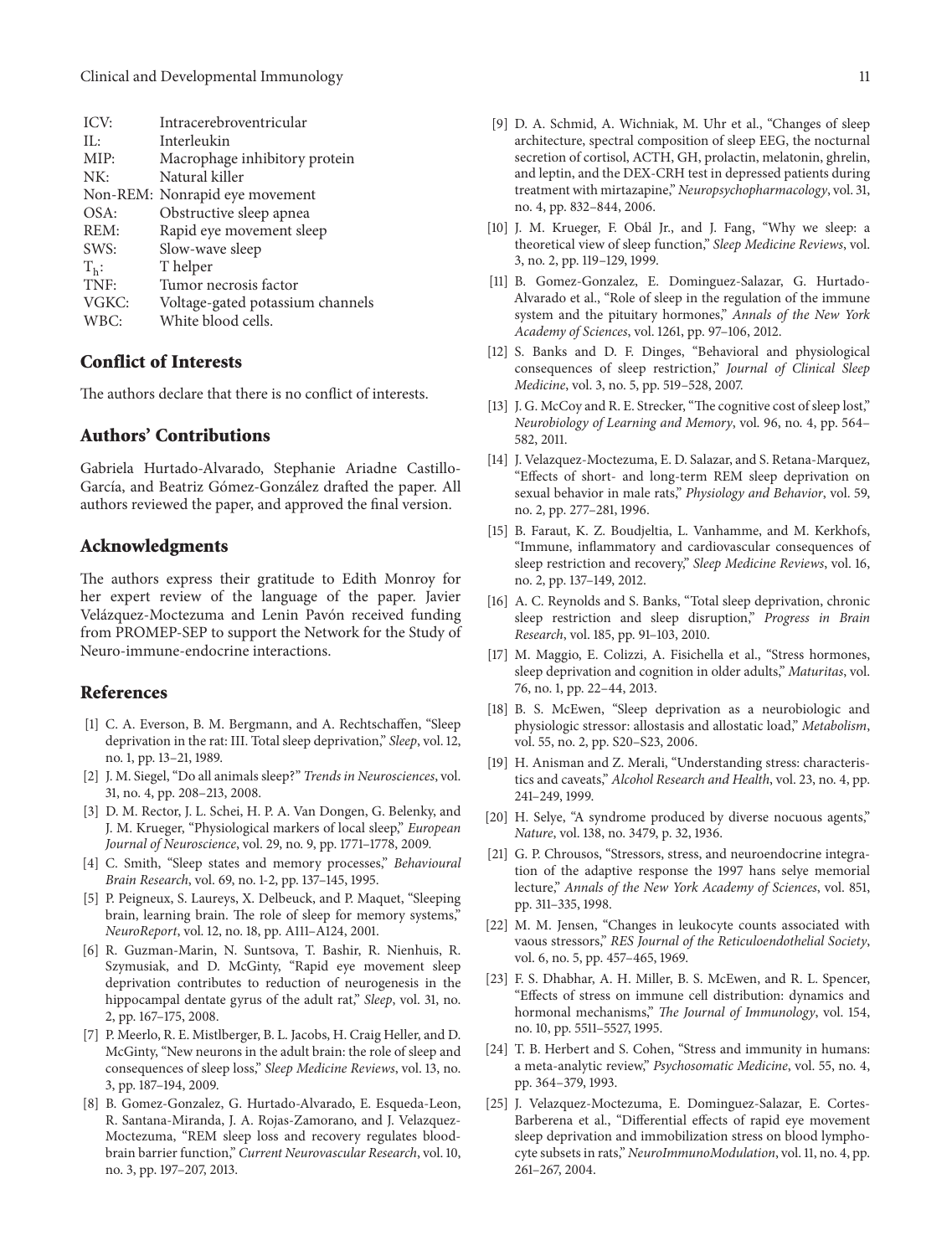- [26] F. S. Dhabhar, "Psychological stress and immunoprotection versus immunopathology in the skin," *Clinics in Dermatology*, vol. 31, no. 1, pp. 18–30, 2013.
- <span id="page-11-0"></span>[27] F. S. Dhabhar and B. S. McEwen, "Acute stress enhances while chronic stress suppresses cell-mediated immunity in vivo: a potential role for leukocyte trafficking," *Brain, Behavior, and Immunity*, vol. 11, no. 4, pp. 286–306, 1997.
- <span id="page-11-1"></span>[28] H. Himmerich, J. Fischer, K. Bauer, K. C. Kirkby, U. Sack, and U. Krugel, *Stress-Induced Cytokine Changes in Rats*, Eur Cytokine Netw, 2013.
- <span id="page-11-2"></span>[29] A. N. Saul, T. M. Oberyszyn, C. Daugherty et al., "Chronic stress and susceptibility to skin cancer," *Journal of the National Cancer Institute*, vol. 97, no. 23, pp. 1760–1767, 2005.
- <span id="page-11-3"></span>[30] I. J. Elenkov, "Glucocorticoids and the Th1/Th2 balance," *Annals of the New York Academy of Sciences*, vol. 1024, pp. 138–146, 2004.
- <span id="page-11-4"></span>[31] C. A. Kushida, B. M. Bergmann, and A. Rechtschaffen, "Sleep deprivation in the rat: IV. Paradoxical sleep deprivation," *Sleep*, vol. 12, no. 1, pp. 22–30, 1989.
- <span id="page-11-5"></span>[32] S. Yehuda, B. Sredni, R. L. Carasso, and D. Kenigsbuch-Sredni, "REM sleep deprivation in rats results in inflammation and interleukin-17 elevation," *Journal of Interferon and Cytokine Research*, vol. 29, no. 7, pp. 393–398, 2009.
- <span id="page-11-7"></span>[33] A. Zager, M. L. Andersen, F. S. Ruiz, I. B. Antunes, and S. Tufik, "Effects of acute and chronic sleep loss on immune modulation of rats,"*American Journal of Physiology*, vol. 293, no. 1, pp. R504– R509, 2007.
- <span id="page-11-14"></span>[34] U. Voderholzer, B. L. Fiebich, R. Dersch et al., "Effects of sleep deprivation on nocturnal cytokine concentrations in depressed patients and healthy control subjects," *The Journal of Neuropsychiatry and Clinical Neurosciences*, vol. 24, no. 3, pp. 354–366, 2012.
- <span id="page-11-6"></span>[35] R. Leproult, G. Copinschi, O. Buxton, and E. Van Cauter, "Sleep loss results in an elevation of cortisol levels the next evening," *Sleep*, vol. 20, no. 10, pp. 865–870, 1997.
- <span id="page-11-8"></span>[36] B. Faraut, K. Z. Boudjeltia, M. Dyzma et al., "Benefits of napping and an extended duration of recovery sleep on alertness and immune cells after acute sleep restriction," *Brain, Behavior, and Immunity*, vol. 25, no. 1, pp. 16–24, 2011.
- <span id="page-11-9"></span>[37] H. Wu, Z. Zhao, W. S. Stone et al., "Effects of sleep restriction periods on serum cortisol levels in healthy men," *Brain Research Bulletin*, vol. 77, no. 5, pp. 241–245, 2008.
- <span id="page-11-10"></span>[38] D. B. DeFranco, "Functional implications of glucocorticoid receptor trafficking," *Ernst Schering Research Foundation workshop*, no. 40, pp. 91–109, 2002.
- <span id="page-11-11"></span>[39] M. Chennaoui, F. Sauvet, C. Drogou et al., "Effect of one night of sleep loss on changes in tumor necrosis factor alpha (TNF- $\alpha$ ) levels in healthy men," *Cytokine*, vol. 56, no. 2, pp. 318–324, 2011.
- <span id="page-11-15"></span>[40] D. J. Frey, M. Fleshner, and K. P. Wright Jr., "The effects of 40 hours of total sleep deprivation on inflammatory markers in healthy young adults," *Brain, Behavior, and Immunity*, vol. 21, no. 8, pp. 1050–1057, 2007.
- <span id="page-11-16"></span>[41] S. Pejovic, M. Basta, A. N. Vgontzas et al., "The effects of recovery sleep after one workweek of mild sleep restriction on Interleukin-6 and cortisol secretion and daytime sleepiness and performance," *American Journal of Physiology Endocrinology and Metabolism*, vol. 305, no. 7, pp. E890–E896, 2013.
- <span id="page-11-12"></span>[42] G. Vázquez-Palacios, S. Retana-Márquez, H. Bonilla-Jaime, and J. Velázquez-Moctezuma, "Further definition of the effect of corticosterone on the sleep-wake pattern in the male rat," *Pharmacology Biochemistry and Behavior*, vol. 70, no. 2-3, pp. 305–310, 2001.
- <span id="page-11-13"></span>[43] J. Born, E. R. DeKloet, H. Wenz, W. Kern, and H. L. Fehm, "Gluco- and antimineralocorticoid effects on human sleep: a role of central corticosteroid receptors," *American Journal of Physiology*, vol. 260, no. 2, pp. E183–E188, 1991.
- <span id="page-11-17"></span>[44] M. J. Bradbury, W. C. Dement, and D. M. Edgar, "Effects of adrenalectomy and subsequent corticosterone replacement on rat sleep state and EEG power spectra," *American Journal of Physiology*, vol. 275, no. 2, pp. R555–R565, 1998.
- <span id="page-11-18"></span>[45] R. B. Machado, D. Suchecki, and S. Tufik, "Sleep homeostasis in rats assessed by a long-term intermittent paradoxical sleep deprivation protocol," *Behavioural Brain Research*, vol. 160, no. 2, pp. 356–364, 2005.
- <span id="page-11-19"></span>[46] A. D. Mueller, M. S. Pollock, S. E. Lieblich, J. R. Epp, L. A. M. Galea, and R. E. Mistlberger, "Sleep deprivation can inhibit adult hippocampal neurogenesis independent of adrenal stress hormones," *American Journal of Physiology*, vol. 294, no. 5, pp. R1693–R1703, 2008.
- <span id="page-11-20"></span>[47] P. A. Tiba, M. G. De Menezes Oliveira, V. C. Rossi, S. Tufik, and D. Suchecki, "Glucocorticoids are not responsible for paradoxical sleep deprivation-induced memory impairments," *Sleep*, vol. 31, no. 4, pp. 505–515, 2008.
- <span id="page-11-21"></span>[48] D. Suchecki and S. Tufik, "Social stability attenuates the stress in the modified multiple platform method for paradoxical sleep deprivation in the rat," *Physiology and Behavior*, vol. 68, no. 3, pp. 309–316, 2000.
- <span id="page-11-22"></span>[49] L. Imeri and M. R. Opp, "How (and why) the immune system makes us sleep," *Nature Reviews Neuroscience*, vol. 10, no. 3, pp. 199–210, 2009.
- <span id="page-11-23"></span>[50] M. G. De Simoni, L. Imeri, W. De Matteo, C. Perego, S. Simard, and S. Terrazzino, "Sleep regulation: interactions among cytokines and classical neurotransmitters," *Advances in Neuroimmunology*, vol. 5, no. 2, pp. 189–200, 1995.
- <span id="page-11-24"></span>[51] L. Besedovsky, T. Lange, and J. Born, "Sleep and immune function," *Pflugers Archiv European Journal of Physiology*, vol. 463, no. 1, pp. 121–137, 2012.
- <span id="page-11-25"></span>[52] T. Hori, T. Katafuchi, S. Take, and N. Shimizu, "Neuroimmunomodulatory actions of hypothalamic interferon- $\alpha$ ," *NeuroImmunoModulation*, vol. 5, no. 3-4, pp. 172–177, 1998.
- <span id="page-11-26"></span>[53] A. Kovac, M. A. Erickson, and W. A. Banks, "Brain microvascular pericytes are immunoactive in culture: cytokine, chemokine, nitric oxide, and LRP-1 expression in response to lipopolysaccharide," *Journal of Neuroinflammation*, vol. 8, article 139, 2011.
- <span id="page-11-27"></span>[54] C. A. Dinarello, "Biologic basis for interleukin-1 in disease," *Blood*, vol. 87, no. 6, pp. 2095–2147, 1996.
- <span id="page-11-28"></span>[55] C. Gemma, L. Imeri, M. G. De Simoni, and M. Mancia, "Interleukin-1 induces changes in sleep, brain temperature, and serotonergic metabolism," *American Journal of Physiology*, vol. 272, no. 2, pp. R601–R606, 1997.
- <span id="page-11-29"></span>[56] R. Dantzer, "Cytokine-induced sickness behavior: where do we stand?" *Brain, Behavior, and Immunity*, vol. 15, no. 1, pp. 7–24, 2001.
- <span id="page-11-30"></span>[57] N. Bacher, V. Raker, C. Hofmann et al., "Interferon- $\alpha$  suppresses cAMP to disarm human regulatory T cells," *Cancer Research*, vol. 73, no. 18, pp. 5647–5656, 2013.
- <span id="page-11-31"></span>[58] M. K. Bhopale, B. Hilliard, C. S. Constantinescu et al., "DAB389IL-2 suppresses autoimmune inflammation in the CNS and inhibits T cell-mediated lysis of glial target cells," *Experimental and Molecular Pathology*, 2013.
- <span id="page-11-32"></span>[59] H. M. Lunde, B. Bjorvatn, K. M. Myhr, and L. Bo, "Clinical assessment and management of sleep disorders in multiple sclerosis: a literature review,"*Acta Neurologica Scandinavica*, no. 196, pp. 24–30, 2013.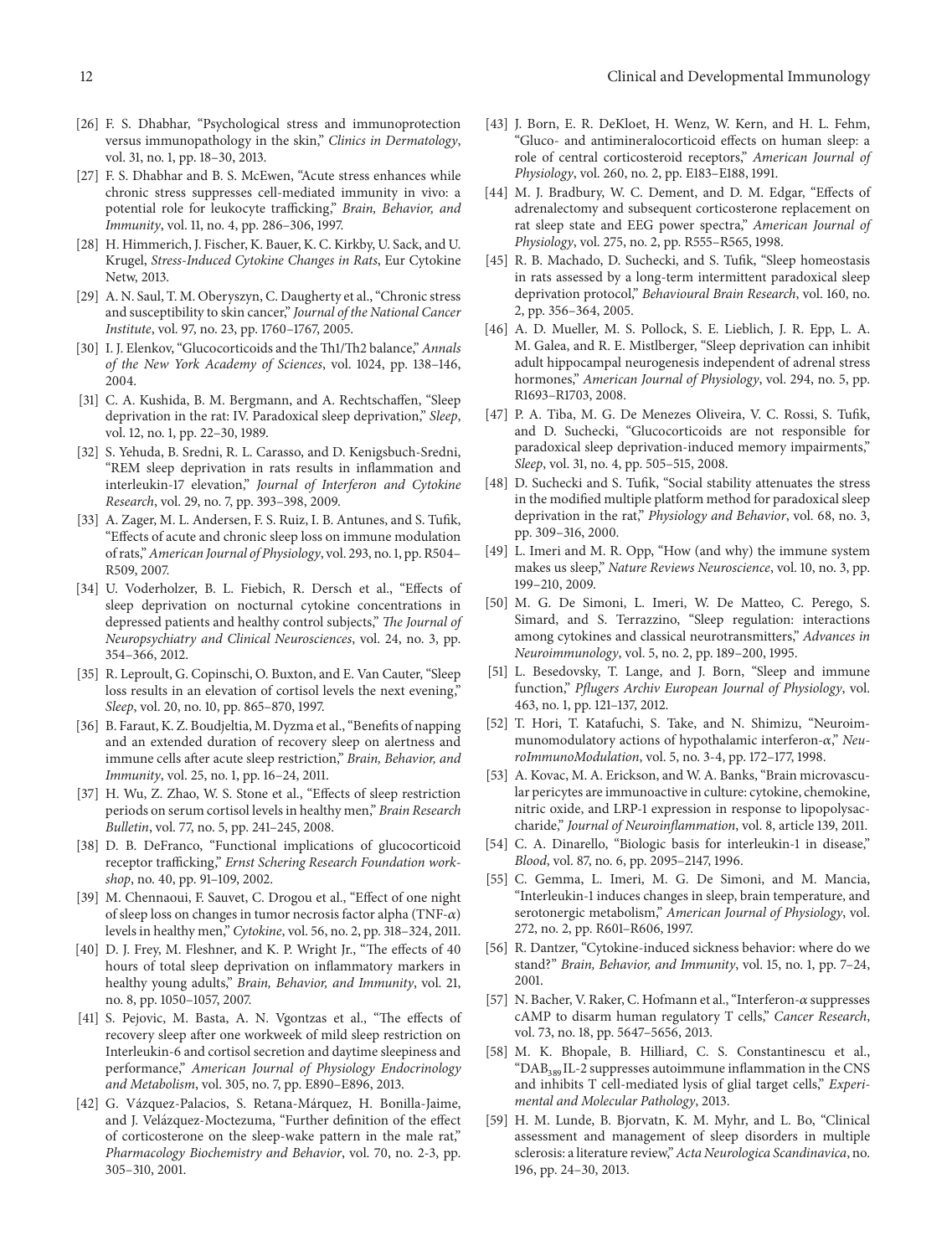- <span id="page-12-0"></span>[60] O. Palesh, L. Peppone, P. F. Innominato et al., "Prevalence, putative mechanisms, and current management of sleep problems during chemotherapy for cancer," *Nature and Science of Sleep*, vol. 17, no. 4, pp. 151–162, 2012.
- <span id="page-12-1"></span>[61] E. Haroon, C. L. Raison, and A. H. Miller, "Psychoneuroimmunology meets neuropsychopharmacology: translational implications of the impact of inflammation on behavior," *Neuropsychopharmacology*, vol. 37, no. 1, pp. 137–162, 2012.
- <span id="page-12-2"></span>[62] J. R. Cornelius, S. J. Pittock, A. McKeon et al., "Sleep manifestations of voltage-gated potassium channel complex autoimmunity," *Archives of Neurology*, vol. 68, no. 6, pp. 733–738, 2011.
- <span id="page-12-3"></span>[63] A. Iranzo, F. Graus, L. Clover et al., "Rapid eye movement sleep behavior disorder and potassium channel antibody-associated limbic encephalitis," *Annals of Neurology*, vol. 59, no. 1, pp. 178– 182, 2006.
- <span id="page-12-4"></span>[64] D. M. Taibi, "Sleep disturbances in persons living with HIV," *Journal of the Association of Nurses in AIDS Care*, vol. 24, no. 1, pp. S72–S85, 2013.
- <span id="page-12-5"></span>[65] S. M. Choi, B. C. Kim, S. S. Kweon et al., "Restless legs syndrome in people affected by leprosy," *Leprosy Review*, vol. 83, no. 4, pp. 363–369, 2012.
- <span id="page-12-6"></span>[66] K. J. Brower, M. S. Aldrich, and J. M. Hall, "Polysomnographic and subjective sleep predictors of alcoholic relapse," *Alcoholism*, vol. 22, no. 8, pp. 1864–1871, 1998.
- <span id="page-12-7"></span>[67] M. R. Irwin, R. Olmstead, E. M. Valladares, E. C. Breen, and C. L. Ehlers, "Tumor necrosis factor antagonism normalizes rapid eye movement sleep in alcohol dependence," *Biological Psychiatry*, vol. 66, no. 2, pp. 191–195, 2009.
- <span id="page-12-8"></span>[68] J. M. Krueger, "The role of cytokines in sleep regulation," *Current Pharmaceutical Design*, vol. 14, no. 32, pp. 3408–3416, 2008.
- <span id="page-12-9"></span>[69] M. R. Opp, F. Obal Jr., and J. M. Krueger, "Interleukin 1 alters rat sleep: temporal and dose-related effects," *American Journal of Physiology*, vol. 260, no. 1, pp. R52–R58, 1991.
- <span id="page-12-10"></span>[70] J. Fang, Y. Wang, and J. M. Krueger, "Mice lacking the TNF 55 kDa receptor fail to sleep more after TNFa treatment," *Journal of Neuroscience*, vol. 17, no. 15, pp. 5949–5955, 1997.
- <span id="page-12-11"></span>[71] J. Born, T. Lange, K. Hansen, M. Mölle, and H.-L. Fehm, "Effects of sleep and circadian rhythm on human circulating immune cells,"*The Journal of Immunology*, vol. 158, no. 9, pp. 4454–4464, 1997.
- <span id="page-12-12"></span>[72] S. Dimitrov, T. Lange, K. Nohroudi, and J. Born, "Number and function of circulating human antigen presenting cells regulated by sleep," *Sleep*, vol. 30, no. 4, pp. 401–411, 2007.
- <span id="page-12-13"></span>[73] F. S. Ruiz, M. L. Andersen, R. C. S. Martins, A. Zager, J. D. Lopes, and S. Tufik, "Immune alterations after selective rapid eye movement or total sleep deprivation in healthy male volunteers," *Innate Immunity*, vol. 18, no. 1, pp. 44–54, 2012.
- <span id="page-12-14"></span>[74] M. Kerkhofs, K. Z. Boudjeltia, P. Stenuit, D. Brohée, P. Cauchie, and M. Vanhaeverbeek, "Sleep restriction increases blood neutrophils, total cholesterol and low density lipoprotein cholesterol in postmenopausal women: a preliminary study," *Maturitas*, vol. 56, no. 2, pp. 212–215, 2007.
- <span id="page-12-15"></span>[75] W. M. A. van Leeuwen, M. Lehto, P. Karisola et al., "Sleep restriction increases the risk of developing cardiovascular diseases by augmenting proinflammatory responses through IL-17 and CRP," *PLoS ONE*, vol. 4, no. 2, Article ID e4589, 2009.
- <span id="page-12-16"></span>[76] M. R. Irwin, M. Wang, D. Ribeiro et al., "Sleep loss activates cellular inflammatory signaling," *Biological Psychiatry*, vol. 64, no. 6, pp. 538–540, 2008.
- <span id="page-12-17"></span>[77] K. Z. Boudjeltia, B. Faraut, P. Stenuit et al., "Sleep restriction increases white blood cells, mainly neutrophil count, in young healthy men: a pilot study," *Vascular Health and Risk Management*, vol. 4, no. 6, pp. 1467–1470, 2008.
- <span id="page-12-18"></span>[78] T. Lange, B. Perras, H. L. Fehm, and J. Born, "Sleep enhances the human antibody response to hepatitis a vaccination," *Psychosomatic Medicine*, vol. 65, no. 5, pp. 831–835, 2003.
- <span id="page-12-20"></span>[79] C. Benedict, M. Brytting, A. Markström, J.-E. Broman, and H. B. Schiöth, "Acute sleep deprivation has no lasting effects on the human antibody titer response following a novel influenza A H1N1 virus vaccination," *BMC Immunology*, vol. 13, article 1, 2012.
- <span id="page-12-19"></span>[80] A. A. Prather, M. Hall, J. M. Fury et al., "Sleep and antibody response to hepatitis B vaccination," *Sleep*, vol. 35, no. 8, pp. 1063–1069, 2012.
- <span id="page-12-21"></span>[81] P. J. Mills, R. Von Känel, D. Norman, L. Natarajan, M. G. Ziegler, and J. E. Dimsdale, "Inflammation and sleep in healthy individuals," *Sleep*, vol. 30, no. 6, pp. 729–735, 2007.
- <span id="page-12-22"></span>[82] N. S. Simpson, S. Banks, S. Arroyo, and D. F. Dinges, "Effects of sleep restriction on adiponectin levels in healthy men and women," *Physiology and Behavior*, vol. 101, no. 5, pp. 693–698, 2010.
- <span id="page-12-23"></span>[83] S. Dimitrov, T. Lange, S. Tieken, H. L. Fehm, and J. Born, "Sleep associated regulation of T helper 1/T helper 2 cytokine balance in humans," *Brain, Behavior, and Immunity*, vol. 18, no. 4, pp. 341–348, 2004.
- <span id="page-12-24"></span>[84] S. M. Schmid, M. Hallschmid, K. Jauch-Chara et al., "Disturbed glucoregulatory response to food intake after moderate sleep restriction," *Sleep*, vol. 34, no. 3, pp. 371–377, 2011.
- <span id="page-12-25"></span>[85] M. Haack, T. Kraus, A. Schuld, M. Dalal, D. Koethe, and T. Pollmächer, "Diurnal variations of interleukin-6 plasma levels are confounded by blood drawing procedures," *Psychoneuroendocrinology*, vol. 27, no. 8, pp. 921–931, 2002.
- <span id="page-12-32"></span>[86] I. R. Klein-Wieringa, S. N. Andersen, J. C. Kwekkeboom et al., "Adipocytes modulate the phenotype of human macrophages through secreted lipids,"*The Journal of Immunology*, vol. 191, no. 3, pp. 1356–1363, 2013.
- <span id="page-12-26"></span>[87] F. Benedetti, A. Lucca, F. Brambilla, C. Colombo, and E. Smeraldi, "Interleukine-6 serum levels correlate with response to antidepressant sleep deprivation and sleep phase advance," *Progress in Neuro-Psychopharmacology and Biological Psychiatry*, vol. 26, no. 6, pp. 1167–1170, 2002.
- <span id="page-12-27"></span>[88] F. Sauvet, G. Leftheriotis, D. Gomez-Merino et al., "Effect of acute sleep deprivation on vascular function in healthy subjects," *Journal of Applied Physiology*, vol. 108, no. 1, pp. 68–75, 2010.
- <span id="page-12-28"></span>[89] H. K. Meier-Ewert, P. M. Ridker, N. Rifai et al., "Effect of sleep loss on C-Reactive protein, an inflammatory marker of cardiovascular risk," *Journal of the American College of Cardiology*, vol. 43, no. 4, pp. 678–683, 2004.
- <span id="page-12-29"></span>[90] S. Abedelmalek, H. Chtourou, A. Aloui, C. Aouichaoui, N. Souissi, and Z. Tabka, "Effect of time of day and partial sleep deprivation on plasma concentrations of IL-6 during a short-term maximal performance," *European Journal of Applied Physiology*, vol. 113, no. 1, pp. 241–248, 2013.
- <span id="page-12-30"></span>[91] M. Irwin, G. Rinetti, L. Redwine, S. Motivala, J. Dang, and C. Ehlers, "Nocturnal proinflammatory cytokine-associated sleep disturbances in abstinent African American alcoholics," *Brain, Behavior, and Immunity*, vol. 18, no. 4, pp. 349–360, 2004.
- <span id="page-12-31"></span>[92] Y. Gundersen, P. K. Opstad, T. Reistad, I. Thrane, and P. Vaagenes, "Seven days' around the clock exhaustive physical